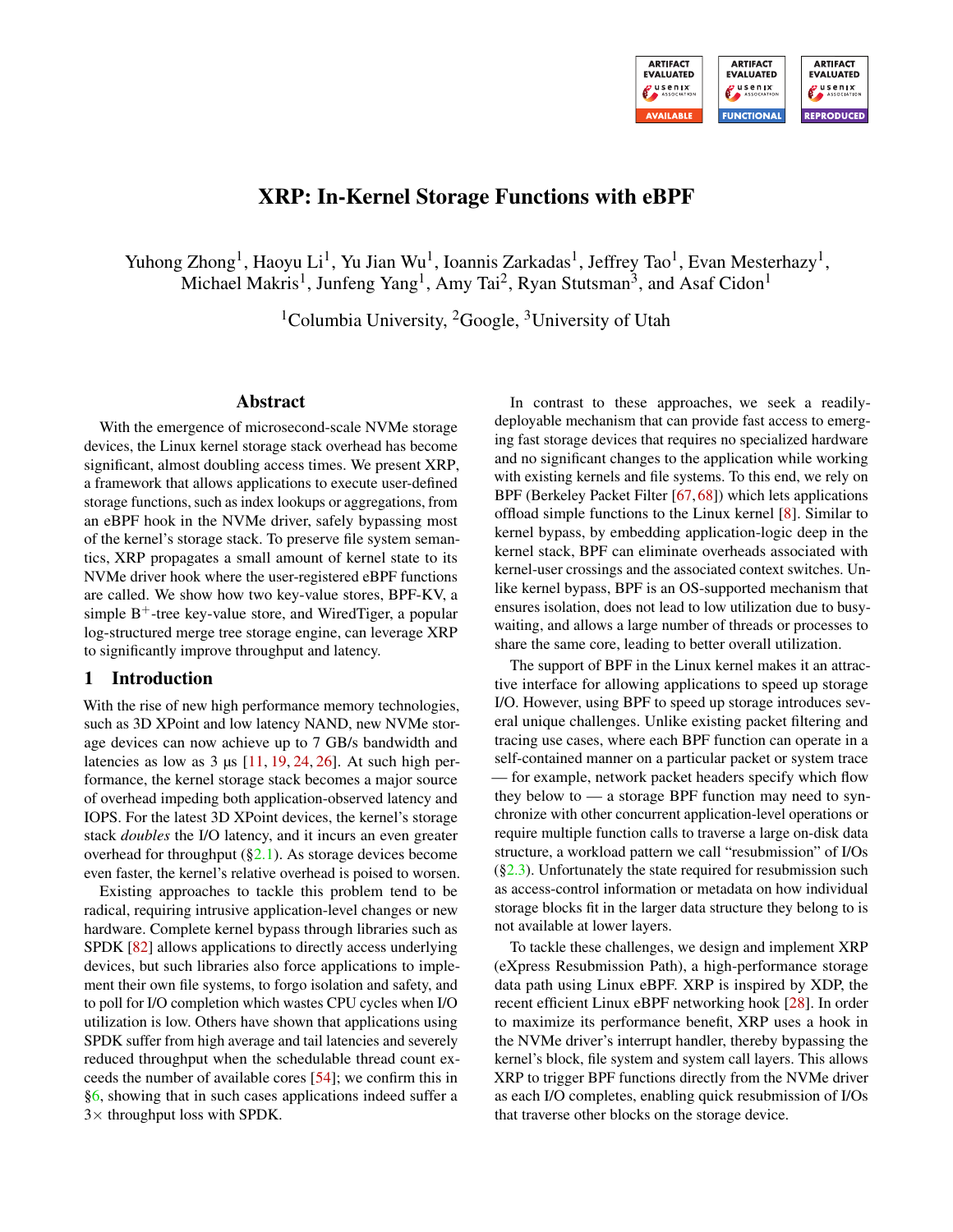The key challenge in XRP is that the low-level NVMe driver lacks the context that the higher levels provide. Those layers contain information such as who owns a block (file system layer), how to interpret the block's data, and how to traverse the on-disk data structure (application layer).

Our insight is that many storage-optimized data structures that power real-world databases [\[10,](#page-13-6) [12,](#page-13-7) [20,](#page-13-8) [27,](#page-13-9) [44,](#page-14-0) [66,](#page-15-2) [70,](#page-16-2) [80\]](#page-16-3) – such as on-disk B-trees, log-structured merge trees, and log segments – are typically implemented on a small set of large files, and they are updated orders of magnitude less frequently than they are read; we validate this in [§3.](#page-3-0) Hence, we exclusively focus XRP on operations contained within one file and on data structures that have a fixed layout on disk. Consequently, the NVMe driver only requires a minimal amount of the file system mapping state, which we term the *metadata digest*; this information is small enough that it can be passed from the file system to the NVMe driver so it can safely perform I/O resubmissions. This allows XRP to safely support some of the most popular on-disk data structures.

We present a design and implementation of XRP on Linux, with support for ext4, which can easily be extended to other file systems. XRP enables the NVMe interrupt handler to resubmit storage I/Os based on user-defined BPF functions.

We augment two key-value stores with XRP: BPF-KV, a B<sup>+</sup>-tree based key-value store that is custom-designed for supporting BPF functions, and WiredTiger's log-structured merge tree, which is used as one of MongoDB's storage engines [\[27\]](#page-13-9). With random 512 B object reads on BPF-KV with multiple threads using a  $B^+$ -tree that has three index levels on disk, XRP has 47%–94% higher throughput and 20%–34% lower p99 latency than read(). XRP also enables more efficient sharing of cores among applications than kernel bypass: it is able to provide 56% better p99 latency than SPDK with two threads sharing the same core. In addition, XRP is able to consistently improve WiredTiger's performance by up to 24% under YCSB [\[41\]](#page-14-1). We open source XRP and our changes to BPF-KV and WiredTiger at https://github.[com/xrp-project/XRP](https://github.com/xrp-project/XRP).

We make the following contributions.

- 1. New Datapath. XRP is the first datapath that enables the use of BPF to offload storage functions to the kernel.
- 2. Performance. XRP improves the throughput of a B-tree lookup by up to  $2.5 \times$  compared to normal system calls.
- 3. Utilization. XRP provides latencies that approach kernel bypass, but unlike kernel bypass, it allows cores to be efficiently shared by the same threads and processes.
- 4. Extensibility. XRP supports different storage use cases, including different data structures and storage operations (e.g., index traversals, range queries, aggregations).

### 2 Background and Motivation

In this section we show why the Linux kernel is becoming a primary bottleneck with fast NVMe devices and provide a

<span id="page-1-1"></span>

<span id="page-1-2"></span>Figure 1: Kernel's latency overhead with 512 B random reads. HDD is Seagate Exos X16, NAND is Intel Optane 750 TLC NAND, NVM-1 is first generation Intel Optane SSD (900P), and NVM-2 is second generation Intel Optane SSD (P5800X).

| kernel crossing | $351$ ns  | 5.6%   |
|-----------------|-----------|--------|
| read syscall    | $199$ ns  | 3.2%   |
| $ext{2}$        | $2006$ ns | 32.0%  |
| bio             | 379 ns    | 6.0%   |
| NVMe driver     | $113$ ns  | 1.8%   |
| storage device  | $3224$ ns | 51.4%  |
| total           | $6.27$ us | 100.0% |

Table 1: Average latency breakdown of a 512 B random read() syscall using Intel Optane P5800X.

primer on BPF.

### <span id="page-1-0"></span>2.1 Software is Now the Storage Bottleneck

New media like 3D Xpoint [\[1\]](#page-12-0) and low-latency NAND [\[26\]](#page-13-3), have led to new NVMe storage devices that exhibit singledigit  $\mu$ s latencies and millions of IOPS [\[11,](#page-13-0) [19,](#page-13-1) [24,](#page-13-2) [26\]](#page-13-3). The kernel storage stack is becoming a major performance bottleneck when accessing these devices. Figure [1](#page-1-1) shows the percentage of time spent in the Linux stack when issuing a 512 B random read I/O on different storage devices. While the software overhead for the first generation of fast NVMe devices (first generation Intel Optane or Z-NAND) was nonnegligible (~15%), with the latest generation of devices (Intel Optane SSD P5800X) the software overhead accounts for about half of the latency of each read request. The kernel's relative overhead will only get worse as storage devices become even faster.

Where is the time going? Table  $1$  shows the time spent in the different storage layers when issuing a random 512 B read with O\_DIRECT on Optane P5800X. The experimental setup, which is used throughout this section, is a server with 6-core i5-8500 3 GHz with 16 GB of memory, using Ubuntu 20.04, and Linux 5.8.0. We also disable processor C-states and turbo boost, use the maximum performance governor, and disable KPTI [\[30\]](#page-13-10). The experiment shows that the most expensive layer is the file system (ext4), followed by the block layer (bio) and the kernel crossing, and that the total software overhead accounts for 48.6% of the average latency.

Why not just bypass the kernel? One approach to eliminate kernel overhead is to bypass it altogether [\[7,](#page-13-11) [65,](#page-15-3) [82,](#page-16-0) [83\]](#page-16-4), leaving just the cost to post a request to the NVMe driver and the device's latency. However, kernel bypass is no panacea: each user is entrusted with full access to the device; they must also construct their own user space file systems [\[73,](#page-16-5) [74\]](#page-16-6). This means that there is no mechanism to enforce fine-grained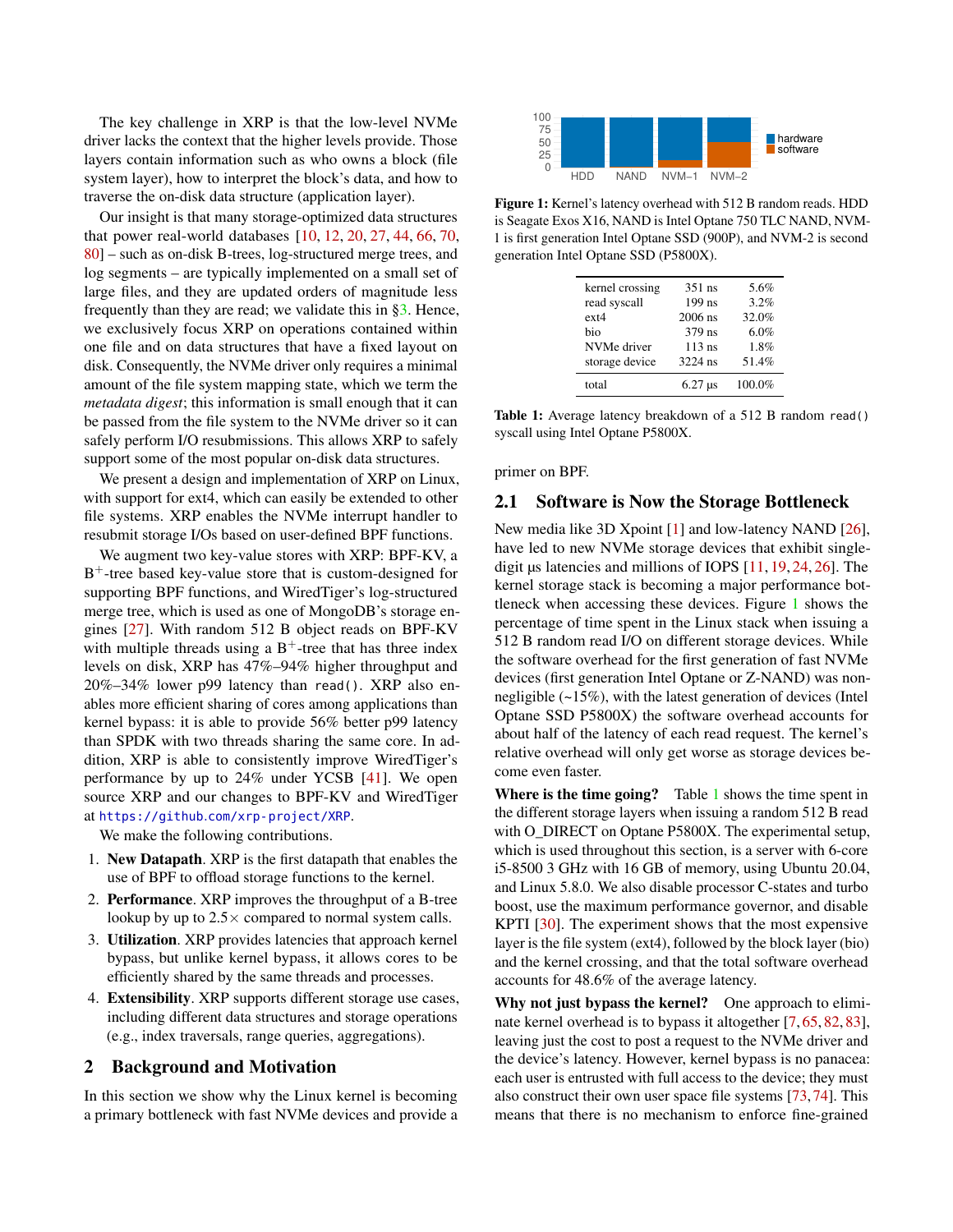<span id="page-2-1"></span>

Figure 2: Dispatch paths for the application and two kernel hooks.

isolation or to share capacity among different applications accessing the same device. In addition, there is no efficient way for user space applications to receive interrupts on I/O completions, so applications must directly poll on device completion queues to obtain high performance. Consequently, when I/O is not the bottleneck, cores cannot be shared among processes, which results in significant under-utilization and wasted CPU. Furthermore, when more than one polling thread shares the same processor, the CPU contention between them coupled with the lack of synchronization lead all polling threads to experience degraded tail latency and significantly lower overall throughput. Recent work has highlighted this issue [\[54\]](#page-15-0) and we reproduce it in [§6.2.](#page-9-1)

## 2.2 BPF Primer

BPF (Berkeley Packet Filter) is an interface that allows users to offload a simple function to be executed by the kernel. Linux's framework for BPF is called eBPF (extended BPF) [\[23\]](#page-13-12). Linux eBPF is commonly used for filtering packets (e.g., TCPdump) [\[5,](#page-13-13) [6,](#page-13-14) [28,](#page-13-5) [52\]](#page-15-4), load balancing and packet forwarding [\[5](#page-13-13)[,18,](#page-13-15)[25](#page-13-16)[,60\]](#page-15-5), tracing [\[2,](#page-12-1)[4,](#page-13-17)[50\]](#page-14-2), packet steering [\[46\]](#page-14-3), network scheduling [\[53,](#page-15-6)[58\]](#page-15-7) and network security checks [\[15\]](#page-13-18). Functions are verified by the kernel at install-time to ensure they are safe; for example, they are checked to make sure they do not contain too many instructions, unbounded loops, or accesses to out-of-bounds memory addresses [\[29\]](#page-13-19). After verification, which typically takes a few seconds or less, the eBPF functions can be called normally.

### <span id="page-2-0"></span>2.3 The Potential Benefit of BPF

BPF can be a mechanism for avoiding data movement between the kernel and user space in cases when a logical lookup requires a sequence of "auxiliary" I/O requests that generate intermediate data not needed directly by the application, such

<span id="page-2-2"></span>

|                    | Latency                  | Speedup      | Throughput       | Speedup     |
|--------------------|--------------------------|--------------|------------------|-------------|
| User Space         | 78 us                    | $1\times$    | <b>109K IOPS</b> | $1\times$   |
| Syscall Layer      | $68 \text{ }\mu\text{s}$ | $1.15\times$ | 130K JOPS        | $1.2\times$ |
| <b>NVMe Driver</b> | $40 \text{ }\mu\text{s}$ | $1.95\times$ | <b>276K JOPS</b> | $2.5\times$ |

Table 2: Average latency and throughput improvement with respect to user space when resubmitting I/O from the given layer; for kernel layers, resubmission is executed with a BPF function. Results shown for lookups on an on-disk B-tree of depth 10 [\[85\]](#page-17-0).

as in pointer-chasing workloads. For example, to traverse a B-tree index, a lookup at each level traverses the kernel's entire storage stack only to be thrown away by the application once it obtains the pointer to the next child node in the tree. Instead of a sequence of system calls from user space, each of the intermediate pointer lookups could be executed by a BPF function, which would parse the B-tree node to find the pointer to the relevant child node. The kernel would then submit the I/O to fetch the next node. Chaining a sequence of such BPF functions could avoid the cost of traversing kernel layers and moving data to user space.

Other popular on-disk data structures, such as logstructured merge trees (LSM trees) [\[70\]](#page-16-2), also have such auxiliary pointer lookups which can be accelerated using BPF functions. Other types of operations that would benefit from such an approach include range queries, iterators, and other types of aggregations (e.g., obtain the maximum or average value in a range of key-value pairs). In all of these cases, only a single result or a small subset of the objects that might be accessed by the storage system ultimately need to be returned to the application.

The BPF function that resubmits (dispatches) I/O in auxiliary I/O workloads could be placed at any layer of the kernel. Figure [2](#page-2-1) shows the I/O paths for both normal user space dispatch and for two possible locations of BPF resubmission hooks: in the syscall layer and in the NVMe driver. Zhong et al. [\[85\]](#page-17-0) compared the performance improvement from a resubmission hook in both locations on workloads with auxiliary I/O by measuring the speedup of lookup queries on an on-disk B-tree of depth 10. The baseline for comparison is reading I/O through the read system call. Table [2](#page-2-2) summarizes the results.

Best Case Acceleration. Dispatching the I/O requests from the NVMe driver provides a significant latency reduction (up to 49%) and corresponding speedup (up to  $2.5 \times$ ), since it bypasses almost the entire kernel software stack. On the other hand, as expected, issuing the BPF functions from the syscall dispatch layer only provides a maximum speedup of  $1.25\times$ , since the requests only benefit from eliminating kernel boundary crossings, which only account for 5-6% of the kernel overhead (Table [1\)](#page-1-2). After reaching CPU saturation, the computation savings of reissuing the submissions from the NVMe driver translate into throughput improvements of 1.8-2.5×, depending on the number of threads in the workload [\[85\]](#page-17-0).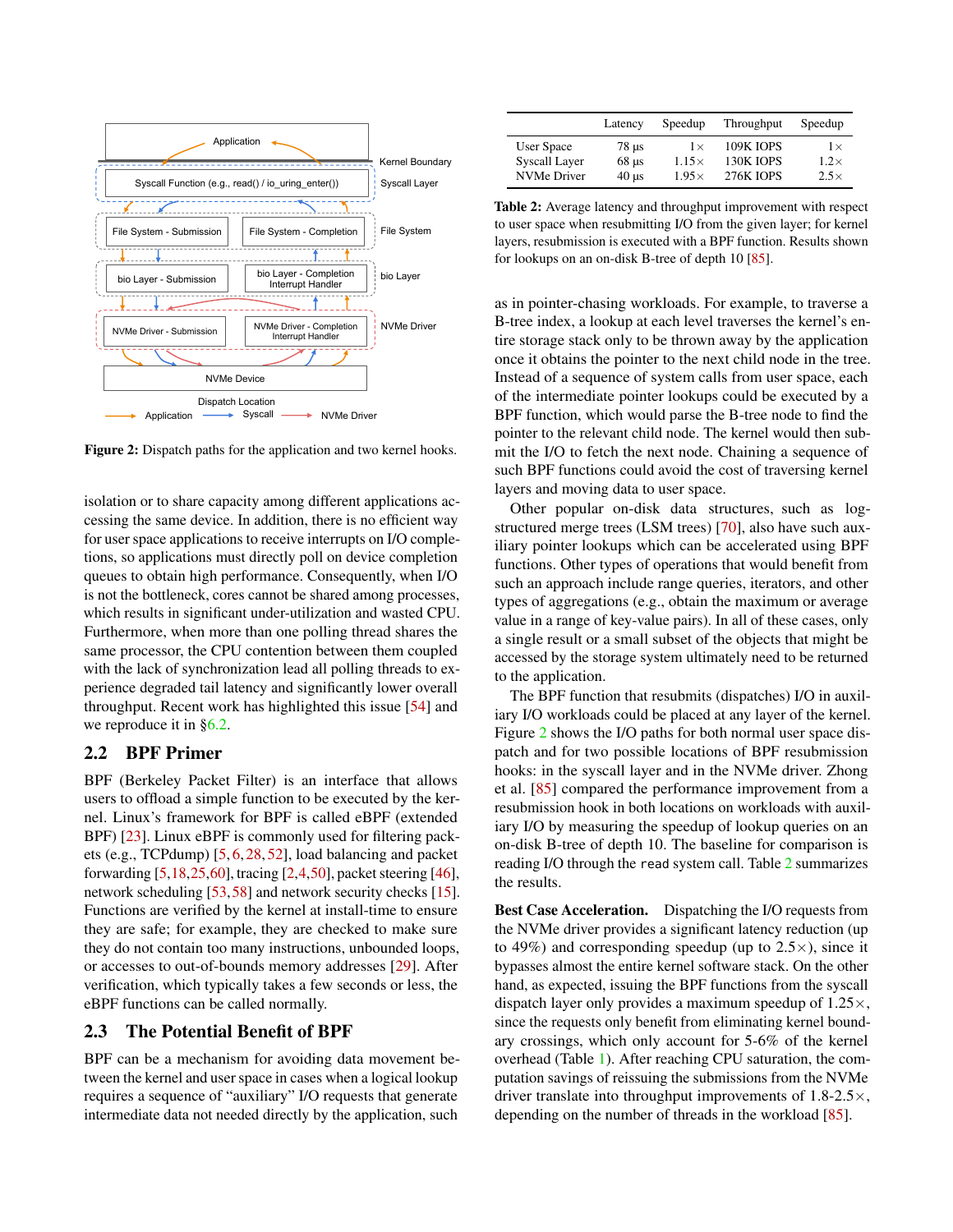<span id="page-3-1"></span>

Figure 3: Single-threaded lookups with io\_uring syscall, using NVMe driver hook.

Placing an eBPF hook *anywhere* in the kernel may improve throughput between 1.2–2.5×. However, pushing the I/O dispatching as close as possible to the storage device dramatically improves the performance of a traversal. Hence *to obtain the highest possible speedup, XRP's resubmission hook should reside in the NVMe driver*.

What about io\_uring? io\_uring is a new Linux system call framework [\[9\]](#page-13-20) that allows processes to submit batches of asynchronous I/O requests, which amortizes user-kernel crossings. However, each I/O submitted with io\_uring still passes through all the layers shown in Table [1,](#page-1-2) so each individual I/O still incurs the full storage stack overhead. In fact, BPF I/O resubmissions are largely complementary to io\_uring: io\_uring can efficiently submit batches of I/Os that trigger different I/O chains managed by BPF in the kernel.

Figure [3](#page-3-1) shows throughput improvements when using io\_ uring with a BPF hook in the NVMe driver. I/O Chain Length denotes the total number of I/Os, including the initial I/O and the resubmitted I/Os. Figure [3](#page-3-1) shows that BPF can increase throughput with respect to io\_uring by up to  $1.5\times$  for small batch sizes and up to  $2.5 \times$  as batch sizes increase.

In summary, BPF can benefit both legacy read and io uring system calls. By placing the hook in the kernel NVMe driver, BPF may increase throughput of both legacy I/O and single-threaded io\_uring by up to  $2.5 \times$ .

### <span id="page-3-0"></span>3 Design Challenges and Principles

As shown in the previous section, I/O resubmission must occur as close to the device as possible in order to reap the greatest benefits. In the NVMe software stack, this is the NVMe interrupt handler. However, executing the resubmissions from within the NVMe interrupt handler, which lacks the context of the file system layer, introduces two major challenges.

Challenge 1: address translation and security. The NVMe driver has no access to file system metadata. In the example of an index traversal, XRP issues a read I/O to a particular block and executes a BPF function that would extract the offset of the next block it would like to query. However, this offset is meaningless to the NVMe layer, since it cannot tell which physical block the offset corresponds to without

having access to the file's metadata and extents. Even if the application developer made the effort to embed physical block addresses to avoid the translation of the file system offset, which would be burdensome, the BPF function could access *any* block on the device, including blocks that belong to a file that the user does not have permissions to access.

Challenge 2: concurrency and caching. It is challenging to enable concurrent reads and writes issued from the file system with XRP. A write issued from the file system will only be reflected in the page cache, which is not visible to XRP. In addition, any writes that modify the layout of the data structure (e.g., modify the pointers to the next block) that are issued concurrently to read requests could lead XRP to accidentally fetch the wrong data. Both of these could be addressed by locking, but accessing locks from within the NVMe interrupt handler may be expensive.

Observation: most on-disk data structures are stable. Both of these challenges would make it difficult to implement arbitrary concurrent BPF storage functions. However, we make the observation that the files of many storage engines (e.g., LSM trees and B-trees) remain relatively stable. Some data structures simply do not modify on-disk storage structures in-place. For example, once an LSM tree writes its index files (called SSTables) to disk, they are immutable until they are deleted [\[12,](#page-13-7) [27,](#page-13-9) [44\]](#page-14-0). Accessing these immutable on-disk storage structures requires less synchronization effort. Similarly, even though some on-disk B-tree index implementations support in-place updates, their file extents remain stable for long periods of time. We verify this in a 24-hour YCSB [\[41\]](#page-14-1) (40% reads, 40% updates, 20% inserts, Zipfian 0.7) experiment on MariaDB running TokuDB [\[20\]](#page-13-8), which uses a fractal tree (an on-disk B-tree variant) as its lookup index. We found the index file's extents only changed every 159 seconds on average, with only 5 extent changes in 24 hours unmapping any blocks, making it possible to cache file system metadata in the NVMe driver without the overhead of frequent updates. We also make the observation that in all of these storage engines, the indices are stored on a small number of large files, and each index does not span multiple files.

Design principles. These observations and experiments inform the following design principles.

- One file at a time. We initially restrict XRP to only issue chained resubmissions on a single file. This greatly simplifies address translation and access control, and it minimizes the metadata that we need to push down to the NVMe driver (the *metadata digest*, [§4.1.3\)](#page-5-0).
- Stable data structures. XRP targets data structures, whose layout (i.e. pointers) remain immutable for a long period of time (i.e. seconds or more). Such data structures include the indices used in many popular commercial storage engines, such as RocksDB [\[44\]](#page-14-0), LevelDB [\[12\]](#page-13-7), TokuDB [\[12\]](#page-13-7) and WiredTiger [\[27\]](#page-13-9). Since the cost of im-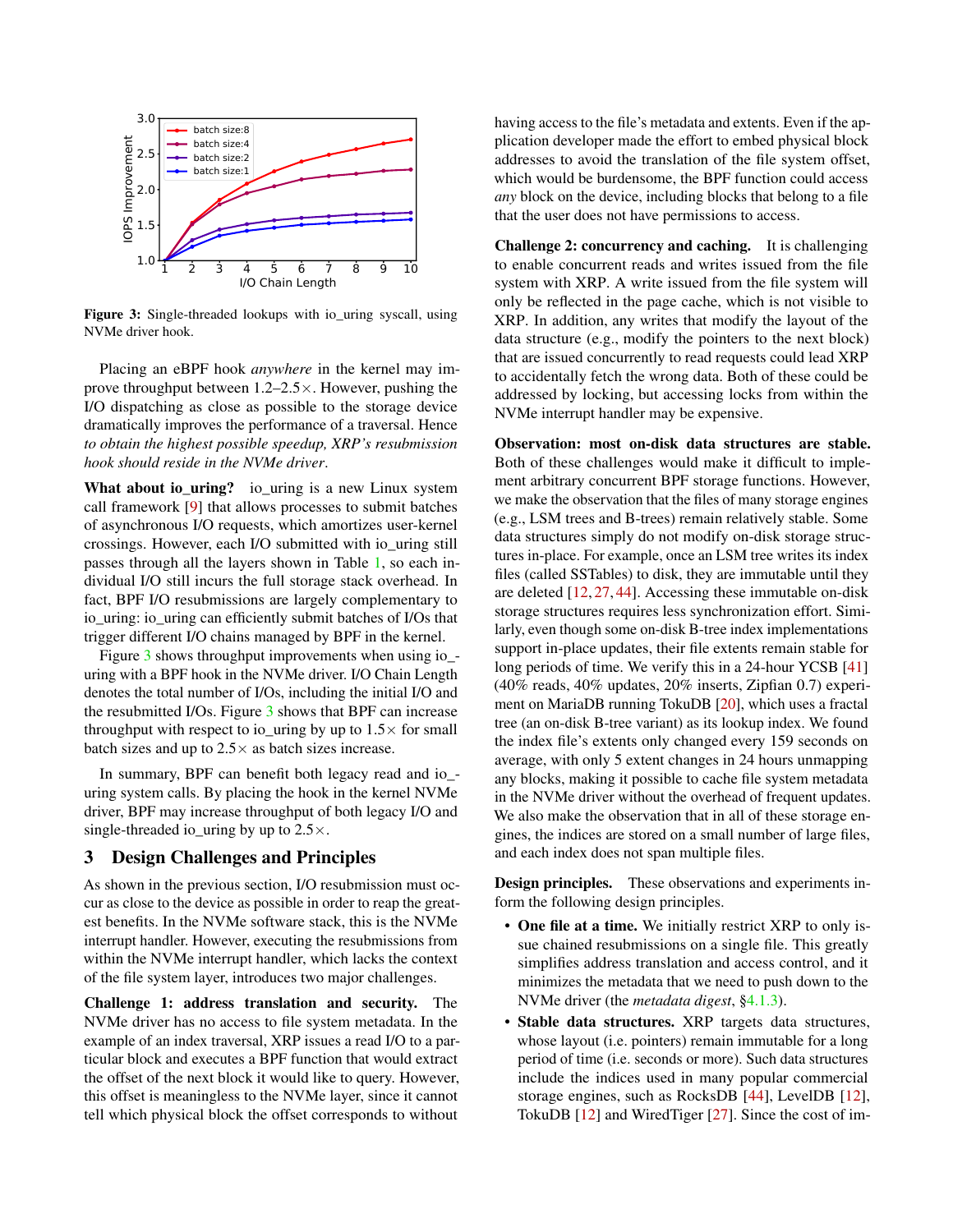plementing locks in the NVMe layer is high, we also initially do not plan to support operations that require locks during the traversal or iteration of data structures.

- User-managed caches. XRP does not interface with the page cache, so XRP functions cannot safely be run concurrently if blocks are buffered in the kernel page cache. This constraint is acceptable since popular storage engines often implement their own user space caches [\[20,](#page-13-8)[27,](#page-13-9)[39,](#page-14-4)[44\]](#page-14-0); Commonly they do this to fine-tune their caching and prefetching policies and to cache data in an applicationmeaningful way (e.g., cache key-value pairs or database rows instead of physical blocks).
- Slow path fallback. XRP is best-effort; if a traversal fails for some reason (e.g., the extent mappings become stale), the application must retry or fall back to dispatching the I/O requests using user space system calls.

## 4 XRP Design and Implementation

This section presents XRP's design and implementation with Linux eBPF and ext4. We describe the kernel modifications that enable XRP's resubmission logic in the interrupt handler, and how applications are modified to use XRP. We also discuss XRP's synchronization and scheduling limitations.

### 4.1 Resubmission Logic

The core of XRP augments the NVMe interrupt handler with resubmission logic that consists of a BPF hook, a file system translation step, and the construction and resubmission of the next NVMe request at the new physical offsets (Figure [4\)](#page-4-0). Our modifications to the Linux kernel consist of ~900 lines of code: ~500 lines for the BPF hook and the changes to the NVMe driver, ~400 lines for the file system translation step.

When an NVMe request completes, the device generates an interrupt that causes the kernel to context switch into the interrupt handler. For each NVMe request that is completed in the interrupt context, XRP calls its associated BPF function (bpf\_func\_0 in Figure [4\)](#page-4-0), the pointer of which is stored in a field in the kernel I/O request struct (i.e. struct bio). After calling the BPF function, XRP invokes the metadata digest, which is usually a digest of file system state that enables XRP to translate the logical address of the next resubmission. Finally, XRP prepares the next NVMe command resubmission by setting the corresponding fields in the NVMe request, and it appends the request to the NVMe submission queue (SQ) for that core.

For a particular NVMe request, the resubmission logic is called as many times as necessary for subsequent completions as determined by the specific BPF function registered with the NVMe request. For example, for traversing a tree-like data structure, the BPF function would resubmit I/O requests for branch nodes and end resubmission whenever a leaf node is found. In our current prototype there is no hard limit on the number of resubmissions before the completion returns control to the application; such a limit would be necessary to

<span id="page-4-0"></span>

Figure 4: XRP architecture.

## <span id="page-4-1"></span>struct bpf\_xrp {

// Fields inspected outside BPF char \*data; int done; uint64\_t next\_addr[16]; uint64\_t size[16]; // Field for BPF function use only char \*scratch; };

uint32\_t BPF\_PROG\_TYPE\_XRP(struct bpf\_xrp \*ctxt);

Listing 1: Signature of BPF programs that can be loaded by XRP.

prevent unbounded execution. A hard limit can be enforced by maintaining a resubmission counter in each I/O request descriptor. Since I/O request descriptors cannot be accessed from user space or from XRP's BPF programs, their hard resubmission limits cannot be overridden by users even if XRP has multiple BPF functions that execute request resubmissions. BPF function contexts are per-request, while the metadata digest is shared across *all* invocations of the interrupt handler across all cores. Safe concurrent access to the metadata digest relies on read-copy-update (RCU) ([§4.1.3\)](#page-5-0).

#### 4.1.1 BPF Hook

XRP introduces a new BPF type (BPF\_PROG\_TYPE\_XRP) with the signature shown in Listing  $1 - any BPF$  $1 - any BPF$  function that matches the signature can be called from the hook. [§5](#page-6-0) presents one concrete BPF function matching this signature that is used in our application. For example, for on-disk data structure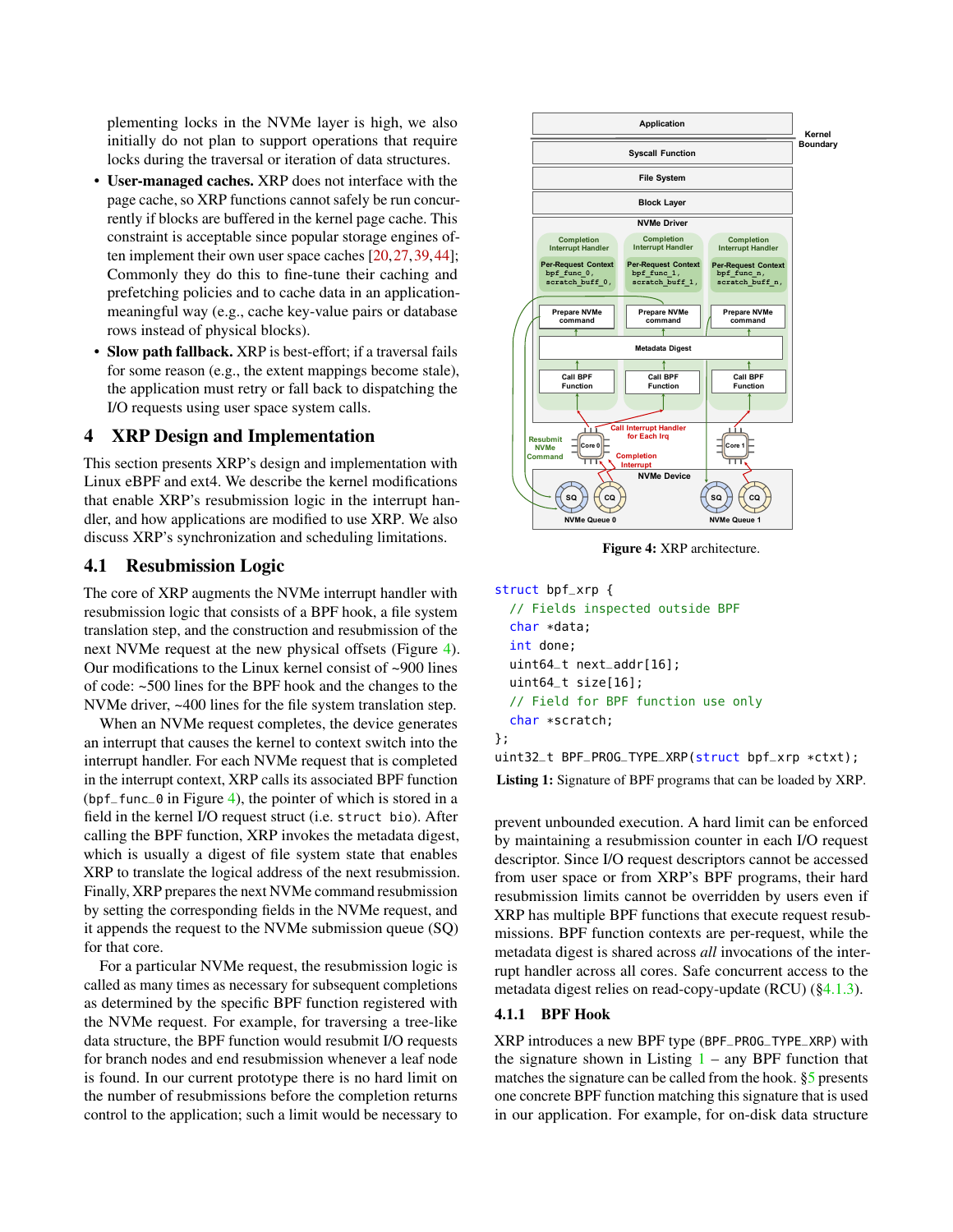traversal, the BPF function typically contains logic to extract the next offset to fetch from the block.

BPF\_PROG\_TYPE\_XRP programs require a context with five fields, categorized into fields that are inspected or modified by the BPF caller (resubmission logic in the interrupt handler), and fields that should be private to the BPF function. Fields that are accessed externally include data, which buffers data read from the disk (e.g., a B-tree page waiting to be parsed by the BPF function). done is a boolean that notifies the resubmission logic whether to return to the user or continue resubmitting I/O requests. next\_addr and size are arrays of logical addresses and their corresponding sizes that indicate the next logical addresses for resubmission.

In order to support data structures with fanout, multiple next\_addr values can be supplied. By default we limit fanout to 16; on-disk data structures align their components to small multiples of device pages, so we have not encountered a need for higher fanout per completion. For example, chained hash table buckets are likely implemented as a chain of individual physical pages and the elements of an on-disk linked list are likely implemented at the granularity of physical pages. Setting a corresponding size field to zero issues no I/O.

scratch is a scratch space that is private to the user and the BPF function. It can be used to pass the parameters from the user to the BPF function. Also, the BPF function can use it to store intermediate data in between I/O resubmissions and to return data to the user. For example, in the first BPF invocation, the application can store a search key in the scratch buffer so that the BPF function can compare it with the keys in the disk block in order to find the next offset. When the I/O chain reaches the leaf node of the B-tree, the BPF function then places the key-value pair in the scratch buffer to return it back to the application. For simplicity, we assume that the size of the scratch buffer is always 4 KB. We find that a 4 KB scratch buffer is sufficient to support a BPF function for a production key-value store ([§5\)](#page-6-0). BPF functions can also use BPF maps to store more data if their intermediate data cannot fit into the scratch buffer. Each BPF context is private to one NVMe request, so no locking is needed when working with BPF context state. Letting the user supply a scratch buffer (instead of using BPF map) avoids the overhead of processes and functions having to call bpf\_map\_lookup\_elem to access the scratch buffer.

### 4.1.2 BPF Verifier

The BPF verifier ensures memory safety by tracking the semantics of the value stored in each register [\[14\]](#page-13-21). A valid value can either be a scalar or a pointer. SCALAR\_TYPE represents a value that cannot be dereferenced. The verifier defines various pointer types; most of them include extra constraints beyond the no out-of-bound access requirement. For example, PTR\_TO\_CTX is the type for the pointer to a BPF context. It can only be dereferenced using a constant offset so the verifier can identify which context field a memory operation

```
void update_mapping(struct inode *inode);
void lookup_mapping(struct inode *inode,
                    off_t offset, size_t len,
                    struct mapping *result);
```
Listing 2: Metadata digest: XRP exposes an interface to share logical-to-physical-block mappings between the file system and the IRQ handler.

accesses. Each BPF function type also defines a callback function is\_valid\_access() to perform additional checks on context accesses and to return the value type of the context field. PTR\_TO\_MEM describes a pointer referring to a fixed-size memory region. It supports dereferencing using a variable offset as long as the access is always within bounds. The data and scratch fields of the BPF\_PROG\_TYPE\_XRP context are PTR\_TO\_MEM and the rest are SCALAR\_TYPE. We augment the verifier to allow the BPF\_PROG\_TYPE\_XRP's is\_valid\_access() callback to pass the size of the data buffer or scratch buffer to the verifier so that it can perform the boundary check. We discussed our proposed modification to the verifier with the Linux eBPF maintainers, and they think it is sensible.

#### <span id="page-5-0"></span>4.1.3 The Metadata Digest

In the conventional storage stack, the logical block offsets in on-disk data structures are translated by the file system in order to identify the next physical block to read. This translation step also enforces access control and security, preventing reading in regions that are not mapped to the open file. In XRP, the next logical address for a lookup is given by the next\_addr field after the BPF call. However, translating this logical address to a physical address is challenging since the interrupt handler has no notion of a file and does not perform physical address translation.

To solve this, we implement the metadata digest, a thin interface between the file system and the interrupt handler that lets the file system share its logical-to-physical-block mappings with the interrupt handler, enabling safe eBPF-based on-disk resubmissions. The metadata digest consists of two functions (Listing [2\)](#page-5-1). The update function is called within the file system when the logical-to-physical mapping is updated. The lookup function is called within the interrupt handler; it returns the mapping for a given offset and length. The lookup function also enforces access control by preventing BPF functions from requesting resubmissions for blocks outside of the open file. The inode address of the open file is passed to the interrupt handler in order to query the metadata digest. If an invalid logical address is detected, XRP returns to user space immediately with an error code. The application can then fall back to normal system calls to attempt its request again.

These two functions are specific to each file system, and even for a particular file system, there may be multiple ways to implement the metadata digest, presenting a tradeoff between ease of implementation and performance. For example, in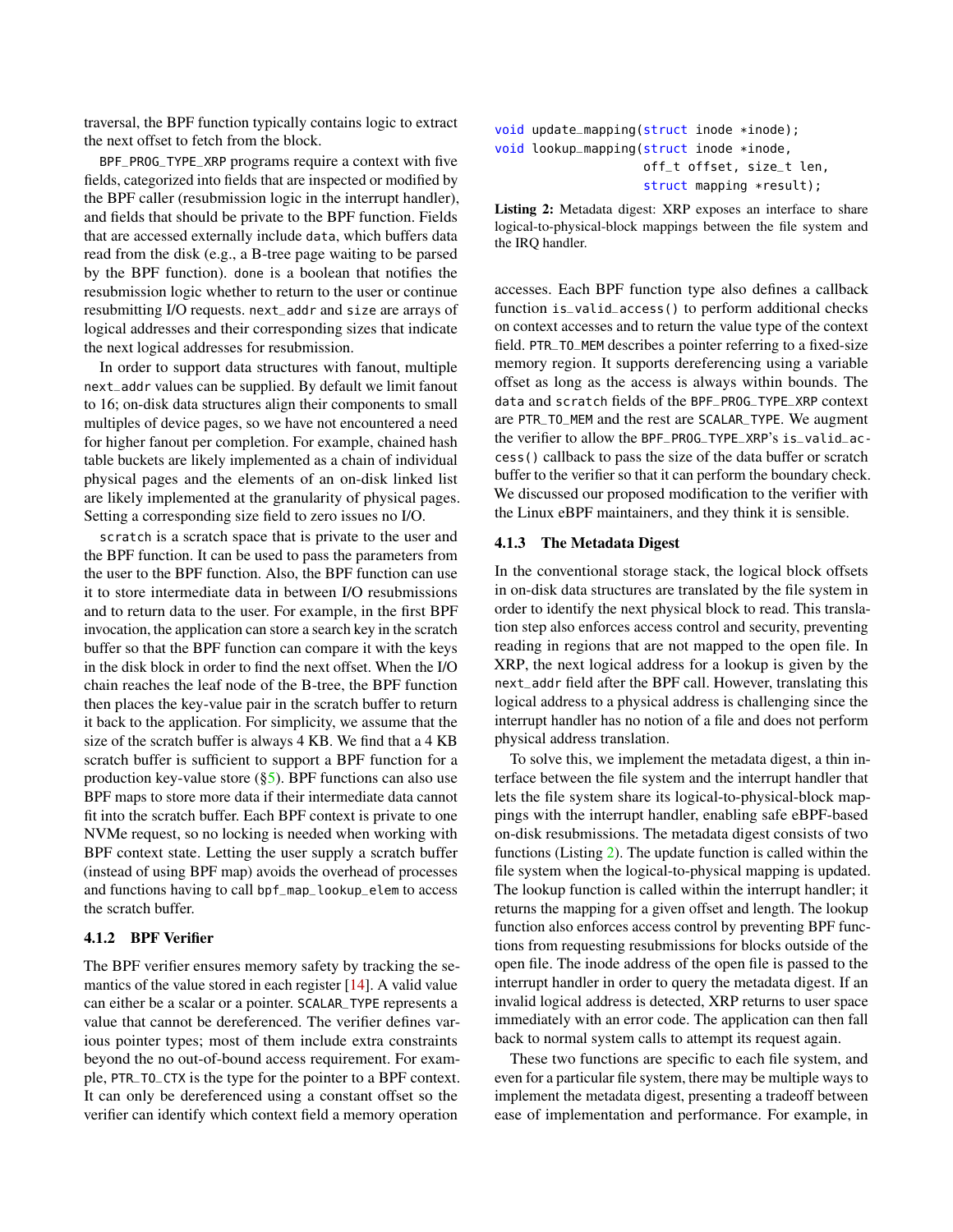our implementation for ext4, the metadata digest consists of a cached version of the extent status tree, which stores the physical-to-logical block mappings. This cached tree is accessed by the update and lookup function of the interface, and it uses read-copy-update (RCU) for concurrency control. RCU enables the lookup function to be lockless and fast (96 ns on average).

To keep the cached tree up-to-date with the extents in ext4, the update function is called in two places in ext4: whenever extents are inserted or removed from the main extent tree. To prevent a race condition where an extent is modified while there is an inflight read on it, we maintain a version number for each extent to track its changes. After data is read, but before it is passed to the BPF function, a second metadata digest lookup is performed. If the corresponding extent no longer exists or its version number has changed, XRP will abort the operation. Since application-level synchronization usually prevents concurrent modifications and lookups on the same region of a file at the same time, version mismatches should only occur if the application is buggy or malicious.

An alternative, simpler implementation of the metadata digest for ext4 could simply pass through to existing update and access functions of the extent tree in ext4. In this case, the update function would be a no-op, because ext4 already keeps its extent tree up-to-date. However, such an implementation would be much slower on the lookup path, because the extent lookup function in ext4 acquires a spinlock, which would be prohibitively expensive in the interrupt handler.

For now, XRP only supports the ext4 file system, but the metadata digest can be easily implemented for other file systems. For example, in f2fs [\[64\]](#page-15-8), logical-to-physical-block mappings are stored in the node address table (NAT). Similar to the ext4 implementation, an implementation of its metadata digest could cache a local copy of the NAT, which would be consulted in lookup\_mapping. Then update\_mapping would need to be called anywhere in f2fs where the NAT is updated.

#### 4.1.4 Resubmitting NVMe Requests

After looking up the physical block offsets, XRP prepares the next NVMe request. Because this logic occurs in the interrupt handler, to avoid the (slow) kmalloc calls needed to prepare NVMe requests, XRP reuses the existing NVMe request struct (i.e. struct nvme\_command) of the just-completed request. XRP simply updates the physical sector and block addresses of the existing NVMe request to the new offsets derived from the mapping lookup. Reusing NVMe request structs for immediate resubmission is safe because neither user space nor XRP BPF programs can access the raw NVMe request structs.

While struct bpf\_xrp supports a maximum fanout of 16, in the current implementation a resubmitted I/O request can only fetch as many physical segments as the initial NVMe request. For example, if an initial NVMe request only fetches a single block, then all subsequent resubmissions for that request can only fetch a single physical segment. During a

resubmission chain, if the BPF call returns multiple valid addresses in next\_addr, XRP will abort the request. This limitation can be worked around by allocating and setting up 16 dummy NVMe commands in the first I/O request so that subsequent resubmissions can express fanout if necessary.

### 4.2 Synchronization Limitations

BPF currently only supports a limited spinlock for synchronization. The verifier only allows BPF programs to acquire one lock at a time, and they must release the lock before returning. Also, user space applications do not have direct access to these BPF spinlocks. Instead, they must invoke the bpf() syscall; the syscall can read or write the lock-protected structure while holding the lock for the duration of that operation. Hence, complex modifications that require synchronizing across multiple reads and writes cannot be accomplished in user space.

Users can implement custom spinlocks using BPF atomic operations. This allows both BPF functions and user space programs to acquire any spinlock directly. However, the termination constraint prohibits BPF functions from spinning to wait for a spinlock infinitely. Another option for synchronization is RCU. Since XRP BPF programs are run in the NVMe interrupt handler, which cannot be preempted, de-facto they are already in an RCU read-side critical section.

### 4.3 Interaction with Linux Schedulers

Process scheduler. Interestingly, we observed that a microsecond-scale storage device like Optane SSD interferes with Linux's CFS when multiple processes share the same core, *even when all I/O is issued from user space*. For example, in the case where an I/O-heavy and compute-heavy process share the same core, the I/O interrupts generated by the I/O-heavy process will be handled in the timeslice of the compute-heavy process. This may cause the computeheavy process to be starved of CPU; in the worst case in our experiments, the compute-heavy process only received about 34% of what would be a "fair" allocation of CPU time. We experimentally verified this does not occur when using a slower storage device, which generates interrupts much less frequently. While XRP exarcerbates this problem by generating chains of interrupts, this issue is not specific to eBPF, and can also be caused by network-driven interrupts [\[59\]](#page-15-9). We leave this problem for future work.

I/O scheduler. XRP bypasses Linux's I/O scheduler, which sits at the block layer. However, the noop scheduler is already the default I/O scheduler for NVMe devices, and the NVMe standard supports arbitration at hardware queues if fairness is a requirement [\[17\]](#page-13-22).

## <span id="page-6-0"></span>5 Case Studies

To use XRP, applications use the interface shown in Listing [3.](#page-7-0) Applications call libbpf [\[13\]](#page-13-23) function bpf\_prog\_load to load a BPF function of type BPF\_PROG\_TYPE\_XRP to be offloaded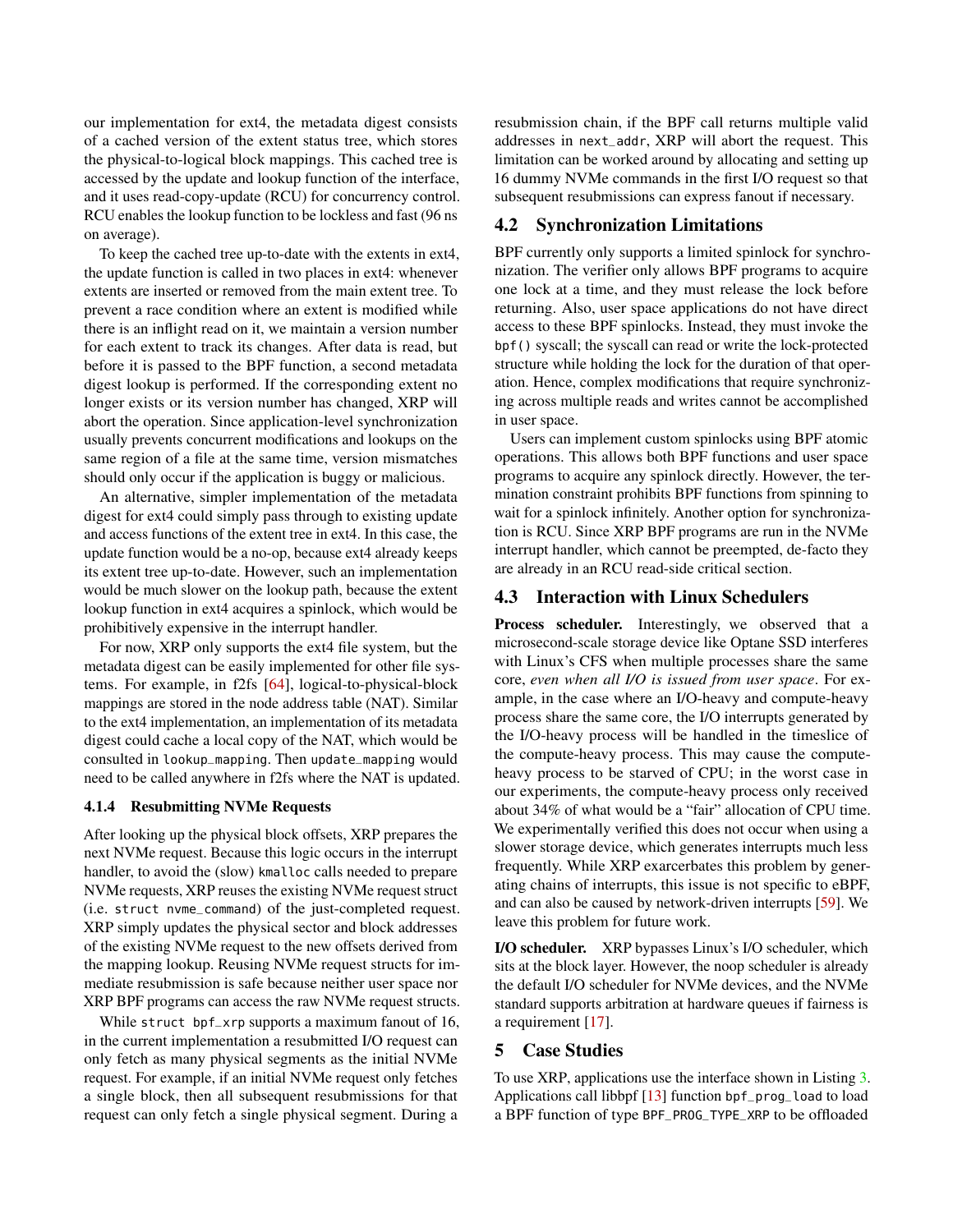<span id="page-7-0"></span>int bpf\_prog\_load(const char \*file, enum bpf\_prog\_type type, struct bpf\_object \*\*pobj, int \*prog\_fd); int read\_xrp(int fd, void \*buf, size\_t count, off\_t offset, int bpf\_fd, void \*scratch);

Listing 3: The XRP application interface consists of a libbpf function to load BPF functions into the kernel and a read syscall that requests that a BPF function be used. bpf\_prog\_load is an existing function in libbpf. bpf\_prog\_load returns a file descriptor for the loaded function, which must be passed to read\_xrp. read\_xrp adds two arguments to the standard pread [\[21\]](#page-13-24) syscall: this file descriptor and a pointer to a 4 KB scratch space that is passed to the BPF context.

in the driver and call read\_xrp to apply a specific BPF function to the read request. Applications can load multiple BPF functions with XRP. For example, a database can load a function for filtering and calculating aggregations from values on-disk and a function for GET point lookups. XRP allows the application to load multiple BPF functions into the kernel and to specify the BPF function to use in each read\_xrp syscall. We present two case studies on how applications should be modified to use XRP.

## 5.1 BPF-KV

We built a simple key-value store, called BPF-KV, with which we can evaluate XRP against other baselines: Linux's synchronous and asynchronous system calls and kernel bypass (SPDK [\[82\]](#page-16-0)). BPF-KV is designed to store a large number of small objects and to provide good read performance even under uniform access patterns. BPF-KV uses a  $B^+$ -tree index to find the location of objects, and the objects themselves are stored in an unsorted log. For simplicity, BPF-KV uses fixed-sized keys (8 B) and values (64 B). The index and the log are both stored in one large file. The index nodes use a simple page format with a header followed by keys followed by values. Leaf nodes contain a file offset pointing to the next leaf node, enabling efficient index traversal for range queries and aggregation. Object sizes are fixed, so updates occur inplace in the unsorted log. Newly inserted items are appended to the log; their index is initially stored in an in-memory hash table. Once the hash table fills, BPF-KV merges it with the on-disk  $B^+$ -tree file.

Caching. BPF-KV implements a user space DRAM cache for index blocks and objects. To reduce the number of I/Os it needs to issue for lookups, BPF-KV caches the top *k* levels of the  $B^+$ -tree index. With a sufficiently large number of objects, it is not possible to fit the entire index in the cache. Consider the case where BPF-KV is used to store 10 billion 64 B objects. In BPF-KV's index, each node is 512 B (matching the access granularity of the Optane SSD); hence, the tree

has a fanout of 31 (i.e. each internal node can store pointers to 31 children). Therefore, 10 billion objects would require an index with 8 levels. Fitting 6 index levels in DRAM is expensive and would require 14 GB, while fitting 7 levels or more becomes prohibitively expensive (437 GB of DRAM or more). So, to support a large number of keys, BPF-KV would require at the minimum 3-4 I/Os from storage for each lookup, including a final I/O to fetch the actual key-value pair from disk. Also note that having a hard memory budget for caching the index is common in many real-world key-value stores (e.g., RocksDB [\[45\]](#page-14-5), DocumentDB [\[78\]](#page-16-7), SplinterDB [\[40\]](#page-14-6), TokuDB [\[20\]](#page-13-8)), since the index cache often competes with other parts of the system that need memory, such as filters and the object cache.

BPF-KV also maintains a least recently used (LRU) object cache of the most popular key-value pairs. Before looking up an object on disk, BPF-KV first checks whether it is stored in the object cache. If not, it checks whether it is indexed in the in-memory hash table. If the item is not found in the in-memory hash table, it looks up the object by accessing the first *k* cached levels of the index. Once it encounters an index node that is not cached, it completes the index and the final lookup on disk.

To find an object without XRP, BPF-KV traverses the Btree until the desired value is found using an I/O request per level. For example, if the index contains 7 levels and the first 3 are cached and read from DRAM, then the traversal will issue 4 I/Os to navigate the rest of the tree, followed by a final I/O to fetch the object from the log.

BPF function. Listing [4](#page-8-0) shows the BPF function used in BPF-KV to lookup a key-value pair. We omit the code to handle the final lookup in the log for simplicity. struct node defines the layout of  $B<sup>+</sup>$ -tree index nodes whose size is 512 B. The BPF function bpfkv\_bpf first extracts the target key stored in the scratch buffer, and then it linearly searches the slots in the current node to find the next node to read.

Interface modifications. We replace read calls with read\_xrp. Before calling into read\_xrp, BPF-KV first allocates a buffer for the scratch space and calculates the offset at which to start the lookup.

Range queries. BPF-KV supports range queries returning a variable number of objects. We implement a BPF function that runs as a state machine, allowing the operation to be suspended and resumed when objects are returned to the application for processing. The BPF function state, including the beginning and end of the range, and the retrieved objects, are stored in the scratch space (up to 32 72-byte key-value pairs). On the initial invocation, the function traverses to the leaf node that contains the starting key. Once the first key in the range is found, the function stores the leaf node in the scratch space and requests the block containing the corresponding value. On the next BPF invocation, the function stores the value in the scratch space and it continues the index scan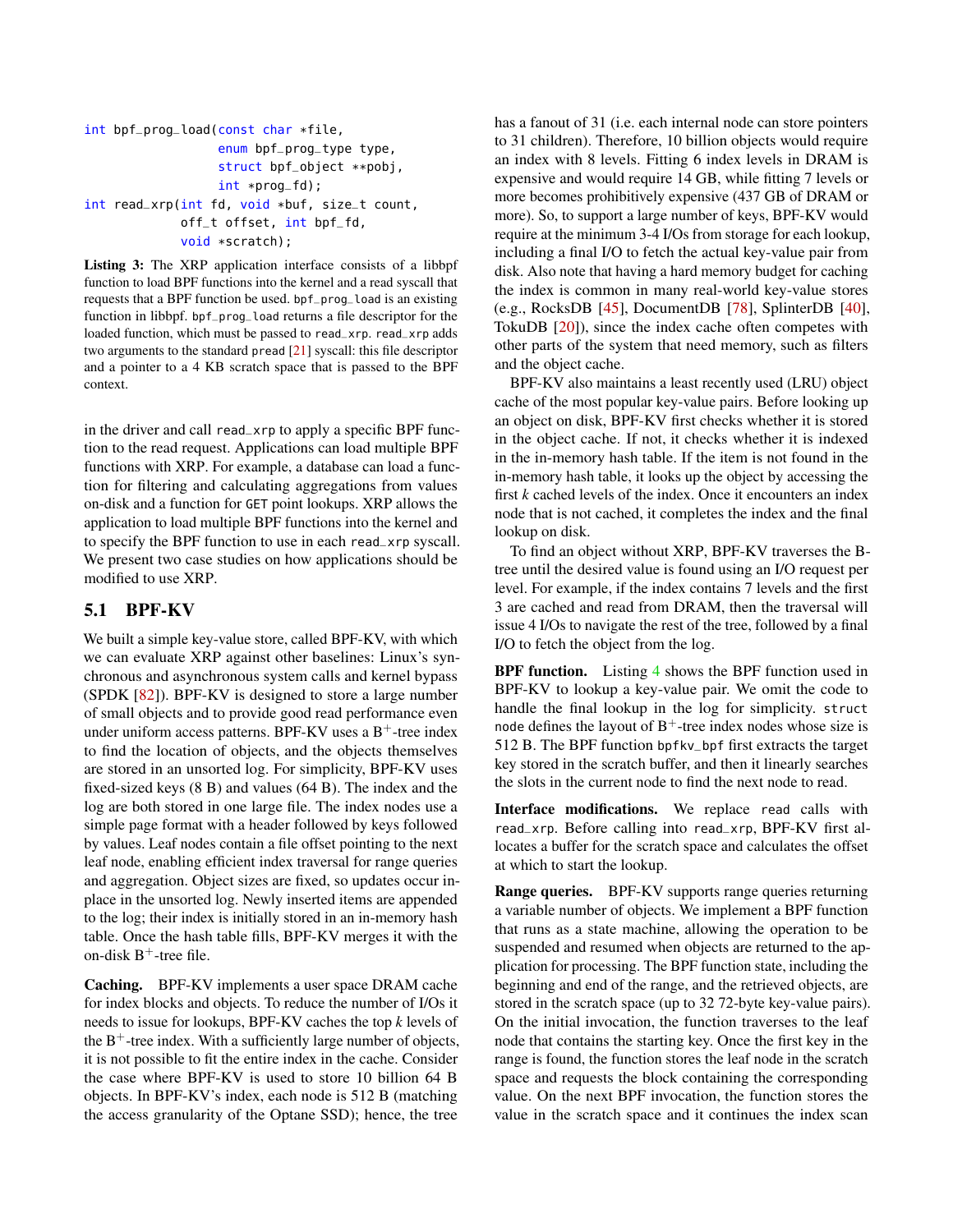```
struct node {
  uint64_t num; uint64_t type;
  uint64_t key[31]; uint64_t ptr[31];
};
uint32_t bpfkv_bpf(struct bpf_xrp *ctxt) {
  uint64_t key = *((uint64_t*)ctxt - scratch);struct node *n = (struct node *)ctxt->data;
  if (n->type == LEAF_NODE) {
    ctxt->done = true;
    return 0;
  }
  int i;
  for (i = 1; i < n->num; i++)if (key < n->key[i]) break;
  ctxt->done = false;
  ctxt=\nvert \text{data}[\emptyset] = n-\nvert \text{true}ctxt - >size[0] = 512;return 0;
}
```
Listing 4: BPF function for BPF-KV.

on the cached leaf node. When the leaf node has been read completely, the function submits a request for the next leaf node using the node's next-leaf file offset. The function returns to the application in three cases: 1) the function reaches a key past the end of the range; 2) the function reaches the end of the index; 3) the function fills the scratch space with values read from the log. In the last case, the application can process the values and re-invoke the BPF function with the range query state, allowing the range query to resume from where it left off.

Aggregations. BPF-KV also supports aggregation operations, such as SUM, MAX and MIN. We implement these operations on top of the BPF range query function by setting a bit that causes the function to perform the corresponding aggregation instead of returning the individual values. Since aggregation queries return a single answer, storing values in the scratch space does not limit the number of I/O resubmits the BPF function can request.

## 5.2 WiredTiger

WiredTiger is a popular key-value store that is the default backend for MongoDB [\[27\]](#page-13-9). We use it as a case study since it is a relatively simple and open key-value store that is used in production. WiredTiger provides an option to use an LSM tree where data is split into different levels; each level contains a single file. Each file uses a B-tree index with the key-value pairs embedded in the tree's leaf nodes. The files are readonly; updates and inserts are written into a buffer in memory. When the buffer is full, the data is written out in a new file. We configure the B-tree page size to be the same as our Optane SSD's block size (512 B). Our modification to WiredTiger is around 500 lines of code, which mainly consist of buffer

allocation, extending function signatures and wrapping the XRP syscall. XRP helps accelerate reads that are serviced from disk, and it does not affect updates or inserts, which are always absorbed by WiredTiger's in-memory buffer.

BPF function. To use XRP, WiredTiger installs a BPF function similar to the one shown in Listing [4.](#page-8-0) The difference is in order to find the next lookup address from the current page, the BPF function contains a port of WiredTiger's B-tree page parsing code. This parsing logic replaces the for loop in Listing [4.](#page-8-0)

The WiredTiger BPF function also makes several modifications to make the BPF program compile correctly and pass the BPF verifier. The modifications mainly consist of adding bounds on loops to avoid infinite loops, masking pointers to eliminate out-of-bound access, and initializing local variables to prevent access to uninitialized registers. We also use the BPF function-by-function verification feature [\[3\]](#page-13-25) to break a complex function into several simple sub-functions. This allows BPF functions to be verified independently, so the functions that have been verified do not need another round of verification when being called by other functions. The function-by-function verification feature also supports more complex BPF programs without exceeding the verifier's restrictions on function length.

Caching. WiredTiger maintains a least recently used (LRU) cache for its B-tree internal pages and leaf pages. When looking up a new key-value pair, WiredTiger caches the entire lookup path including the leaf page in the cache. In order to comply with WiredTiger caching semantics, the BPF function described in the previous section also returns all traversed pages so that WiredTiger can cache them. The BPF function stores traversed pages in the scratch buffer of its context. When the scratch buffer is exhausted, the BPF function will stop resubmitting requests and return to user space immediately. After WiredTiger adds those pages into its cache, it will call read\_xrp again to continue the lookup starting at the previous page. Since we set the size of the scratch buffer to 4 KB, a BPF function can store up to 6 traversed 512 B pages in the scratch buffer, which leaves room for necessary metadata such as the search key.

Interface modifications. To integrate WiredTiger with XRP, we replace normal read calls with read\_xrp. read\_ xrp is called when the next page is not in the cache and needs to be read from disk. The eviction policy of WiredTiger enforces that only the pages without any cached children pages can be evicted, so any uncached page will not have cached descendants. Therefore, it is safe to call read\_xrp to read all of the remaining path from disk without checking the application-level cache again. If read\_xrp fails for any reason, WiredTiger falls back to the normal lookup path. We allocate a data and scratch buffer for each WiredTiger session to avoid the overhead of allocating and freeing buffers for every request. WiredTiger sessions synchronously process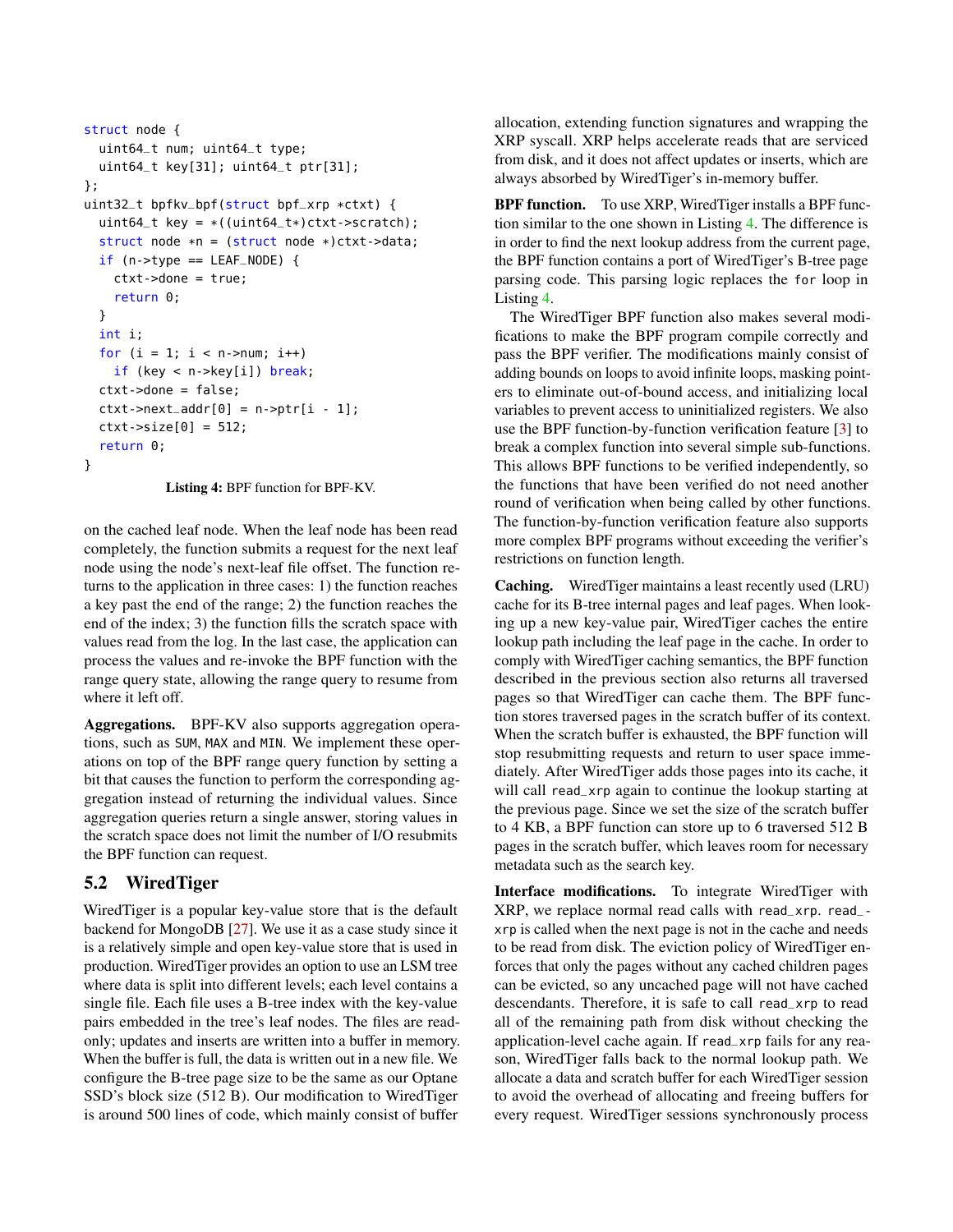<span id="page-9-3"></span>

| Average Lookup Latency ( $\mu$ s) |             |          |        |            |  |  |
|-----------------------------------|-------------|----------|--------|------------|--|--|
| $# \text{Ops}$                    | <b>SPDK</b> | io_uring | read() | <b>XRP</b> |  |  |
| 1                                 | 5.2         | 13.6     | 13.4   | 10.7       |  |  |
| 2                                 | 7.8         | 20.2     | 20.6   | 14.2       |  |  |
| 3                                 | 11.2        | 28.0     | 27.4   | 18.0       |  |  |
| 4                                 | 14.3        | 35.0     | 34.0   | 21.7       |  |  |
| 5                                 | 17.2        | 42.4     | 41.5   | 25.4       |  |  |
| 6                                 | 20.2        | 49.3     | 48.8   | 29.3       |  |  |

Table 3: Average latency of a random key lookup with BPF-KV as a function of the depth of the  $B^+$ -tree stored on-disk. # ops is the number of index I/Os per lookup.

one request at a time, which avoids concurrency issues.

### <span id="page-9-0"></span>6 Evaluation

In this section we seek to answer the following questions:

- 1. What are the overheads of using BPF for storage  $(\S6.1)$ ?
- 2. How does XRP scale to multiple threads  $(\S6.2)$ ?
- 3. What types of operations can XRP support  $(\S6.3)$ ?
- 4. Can XRP accelerate a real-world key-value store ([§6.4\)](#page-10-1)?

Experimental setup. All experiments are conducted on a 6-core i5-8500 3 GHz server with 16 GB of memory, using Ubuntu 20.04, and Linux 5.12.0 with an Intel Optane 5800X prototype. All experiments use O\_DIRECT, turn off hyperthreading, disable processor C-states and turbo boost, use the maximum performance governor, and enable KPTI [\[30\]](#page-13-10). We use WiredTiger 4.4.0 in the experiments.

Baselines. We compare the following configurations: (a) XRP, (b) SPDK (a popular kernel-bypass library), (c) standard read() system calls, and (d) standard io\_uring system calls.

### <span id="page-9-2"></span>6.1 BPF-KV

Latency. To answer the first evaluation question, we measure the performance of BPF-KV on a benchmark that performs a million read operations with keys drawn randomly with uniform probability. The experiment varies the number of levels of the tree that are stored on-disk. In this subsection, we disable caching of data objects and index nodes to focus on the overhead of looking up on-disk items. The measured average latency is shown in Table [3.](#page-9-3) The leftmost column represents the number of chained I/Os that are required to lookup the key in the index (not including the final data lookup). For example, if the number of operations is 4, then BPF-KV is configured with an on-disk tree of depth 4, and it also needs to issue one more I/O to fetch the key-value pair from the log.

There are a few takeaways from this experiment. First, XRP improves latency over read(), because XRP saves one or more storage layer traversals when it traverses the index or moves from the index to the log. Indeed, one can see that XRP's latency increases by about 3.5-3.9 µs for each additional I/O operation, which is close to the device's latency (Table [1\)](#page-1-2). This means that XRP achieves close to optimal

latency for resubmitted requests. The same is true for io\_ uring: in the case of submitting I/O requests synchronously without batching, read() and io uring are almost equivalent. Second, SPDK exhibits better latency than XRP since XRP must pass through the kernel's storage stack once to initiate the index traversal, while SPDK completely bypasses the kernel. Nonetheless, XRP's marginal added latency when the depth of the  $B^+$ -tree is increased is close to SPDK's (2.6  $\mu$ s-3.4 µs). For this reason, in the case of a 6-level index, XRP is only 45% slower than SPDK while read() is 142% slower than SPDK. Importantly, XRP achieves this without resorting to polling. This means that, unlike with SPDK, processes can continue to use CPU cores efficiently for other work; XRP's use of CPU time is limited to what is specifically needed to resubmit I/Os in the background and to keep I/O device utilization high.

Figure  $5a$  and Figure  $5b$  present the 99<sup>th</sup>-percentile latency and 99.9th-percentile latency of XRP, respectively. When running with a single thread, similar to the average latency results, XRP reduces both 99<sup>th</sup>-percentile latency and 99.9<sup>th</sup>percentile latency by up to 30% compared to read() and io\_uring. Note that our experiment runs as a closed loop, so XRP is running at a higher throughput than read() and io\_ uring. At identical throughput XRP would show additional improvement over these baselines. Interestingly, when the number of threads exceeds the number of cores (6) by more than 3, SPDK's 99.9<sup>th</sup>-percentile latency increases significantly. This is due to the fact that with SPDK all threads are busy-polling, and cannot effectively share the same core with other threads. To this end, we measure the percentage of requests whose latencies are greater than or equal to 1 ms and present the data in Figure [5c.](#page-10-2) The results show that SPDK has 0.03% of such requests with 7 threads, and this percentage increases to 0.28% when the number of threads reaches 24. In contrast, io\_uring, read(), and XRP always have fewer than 0.01% of such requests.

**Throughput.** Figure [6a](#page-10-3) shows the throughput of XRP. As expected, as the index depth increases, XRP's speedup is higher compared to standard system calls. Figures [6b](#page-10-3) and [6c](#page-10-3) show the throughput speedups with a varying number of threads with an index of depth 3 and 6, respectively. Both figures show the speedup of XRP relative to issuing standard system calls does not decrease even as I/O and XRP BPF functions are scaled across several cores. Once again, XRP provides equal to or higher throughput compared to SPDK once the number of threads is 9 or higher.

### <span id="page-9-1"></span>6.2 Thread Scaling

Since storage applications often use a large number of concurrent threads that access I/O devices, for example in order to process concurrent requests and to perform background garbage collection [\[12,](#page-13-7) [20,](#page-13-8) [27,](#page-13-9) [44\]](#page-14-0), XRP needs to be able to provide good tail latency and throughput under a large number threads. We analyze how XRP scales as a function of the num-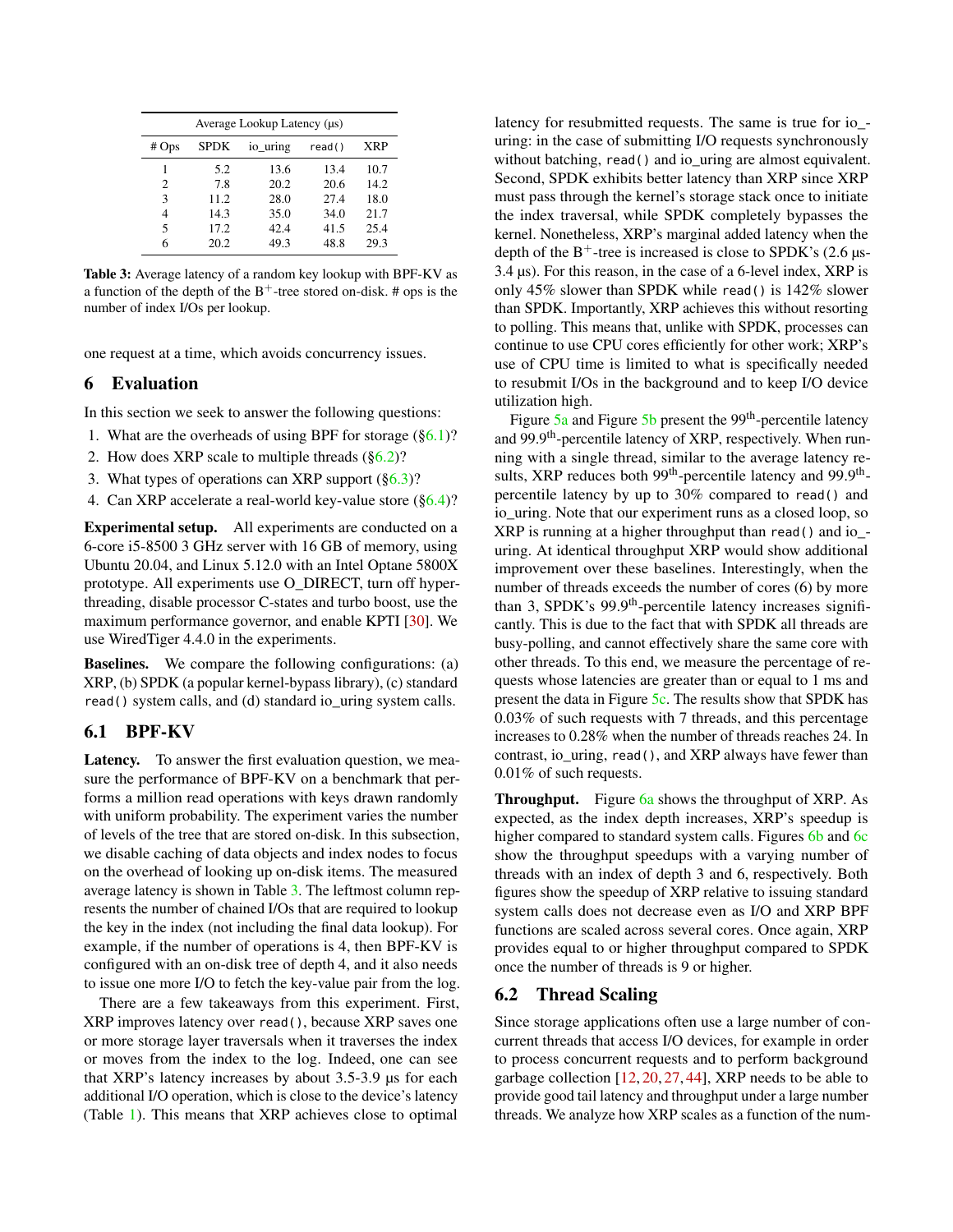<span id="page-10-2"></span>

Figure 5: Tail latency and percentage of requests with extreme latency of XRP and SPDK against read and io\_uring with BPF-KV with index depth 6, random key lookups, and closed-loop load generator.

<span id="page-10-3"></span>

Figure 6: Throughput of XRP and SPDK against read and io\_uring with BPF-KV with random key lookups and closed-loop load generator.

<span id="page-10-4"></span>

(a) Scalability of XRP and SPDK. (b) Latency-throughput graph of XRP and SPDK with 12 threads.

Figure 7: XRP vs. SPDK with open-loop load generator.

<span id="page-10-5"></span>

Figure 8: Average read latency and throughput of BPF-KV with XRP vs. read() when performing a range query over a varying number of objects.

ber of threads and compare it to SPDK. We run an open loop experiment, where the amount of load matches the maximum bandwidth of the Intel device (5M IOPS for 512 B random reads). Figure [7a](#page-10-4) compares the throughput of XRP (integrated

with io\_uring) to SPDK with BPF-KV using 6 on-disk index levels, where each thread represents a different tenant. Two major observations are: 1) when using 6 working threads (the number of CPU cores on the machine) both SPDK and XRP can achieve a throughput close to the hardware limit (the grey dashed line); 2) once the thread count exceeds the CPU cores, SPDK's throughput steadily decreases while XRP still provides stable throughput. SPDK's throughput collapse stems from its polling-based approach; SPDK threads never yield, leaving scheduling up to Linux's CFS which works in coarse 6 ms timeslices. However, idle XRP threads will voluntarily yield the CPU to busy threads, so more CPU cycles are spent on actual work. Figure [7b](#page-10-4) presents the throughput-latency relationship under 12 working threads as a function of the load. With more threads than CPU cores, both average and tail latencies also increase more significantly in SPDK, as each thread waits longer to be scheduled than in XRP.

## <span id="page-10-0"></span>6.3 Range Query

<span id="page-10-1"></span>Figure [8](#page-10-5) compares the average latency and the throughput of running a range query with XRP against performing the query with read() system calls. In both cases the range query performs a single index traversal to find the first object, and traverses the leaf nodes of the index to find the address of subsequent objects. The index depth is 6 in this experiment. Even though the XRP range query can only retrieve 32 objects per syscall, the results show this adds negligible overhead. XRP's performance speedup remains relatively constant as a function of the length of the aggregation, since XRP performs only one storage stack traversal for every 32 values retrieved.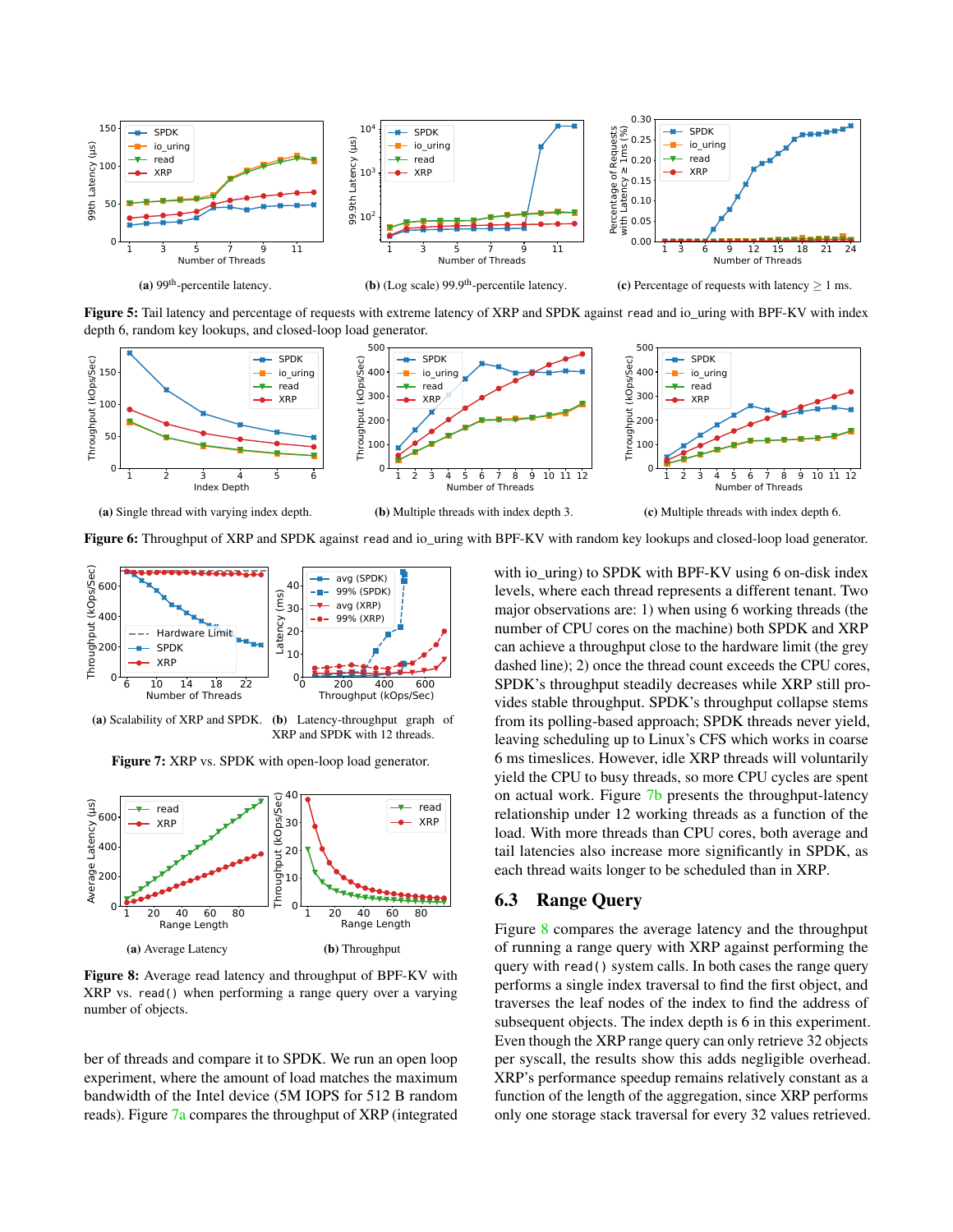<span id="page-11-0"></span>

<span id="page-11-1"></span>Figure 9: Throughput of reads/scans in WiredTiger with (a) varying client threads with a 512 MB cache and (b) varying cache size.



Figure 10: (a) Throughput speedup of WiredTiger on YCSB C with a varying Zipfian constant and with a uniform distribution. (b) 99<sup>th</sup>percentile latency of reads/scans in WiredTiger with varying number of threads with 512 MB cache.

### 6.4 WiredTiger

To understand whether XRP can benefit a real-world database, we evaluate the performance of WiredTiger with and without XRP on YCSB [\[41\]](#page-14-1). We run the different YCSB workloads so that their runtime takes more or less the same time: YCSB A, B, C and E use 10M operations, D uses 50M operations and E uses 3M. The baseline WiredTiger uses pread() to read Btree pages, while the WiredTiger with XRP uses read\_xrp(). We populate the database with 1 billion key-value pairs and set the size of both key and value to 16 B. The total size of the database is 46 GB. WiredTiger runs eviction threads to evict pages when its cache usage is close to full, and we set the number of eviction threads to 2.

Throughput. Figure [9](#page-11-0) shows the total throughput of WiredTiger with different cache sizes and different numbers of client threads. We configure WiredTiger with 512 MB, 1 GB, 2 GB, and 4 GB cache sizes to ensure that WiredTiger can cache at least 1% of its database while not exhausting all the available memory on the machine. We run up to 3 client threads to avoid context switches. The results show that XRP speeds up most workloads consistently by up to 1.25×. The throughput improvements are mostly affected by the cache size. The speedup generally goes down when the cache size becomes larger. In general, XRP provides a lower speedup on WiredTiger than on BPF-KV, because WiredTiger is less optimized than BPF-KV for reading from fast NVM storage, and only spends 63% of its total time on I/O. In particular, XRP does not provide significant improvements on

YCSB D and YCSB E. This is because YCSB D follows a latest distribution where the newly inserted items are the most popular ones. Since new inserts are always written into inmemory buffers, most read operations read from those buffers in YCSB D. On the other hand, YCSB E only has inserts and scans. WiredTiger supports scans via an iterator interface, which only looks up one key-value pair at a time. XRP can only benefit the lookup of the first key-value pair of a scan operation, since the rest of the key-value pairs mostly either reside on the same leaf node or require only one additional I/O to fetch the next leaf node.

To study the effect of access distribution on XRP, we run YCSB C with a varying Zipfian constant and with a uniform distribution. Figure [10a](#page-11-1) shows that XRP's benefit decreases when the Zipfian constant becomes larger (i.e. , the distribution is more skewed) because of the increased cache hit ratio. Note that skews greater than 0.99 represent very high skew levels. We also see that the throughput gain on WiredTiger is lower than that on BPF-KV with the uniform YCSB C. This is again because WiredTiger spends 37% of its total time on non-I/O operations.

Tail latency. We measure the tail read latency of WiredTiger with and without XRP under a fixed load: 20 kop/s per client thread for YCSB A, B, C, D, F, and 5 kops/s per client thread for YCSB E. Since YCSB E has scans instead of reads, we set a lower load for it and measure the tail scan latency instead of the tail read latency. Figure [10b](#page-11-1) shows that XRP can reduce the 99<sup>th</sup>-percentile latency by up to 40%. Similar to the throughput, the  $99<sup>th</sup>$ -percentile latency improve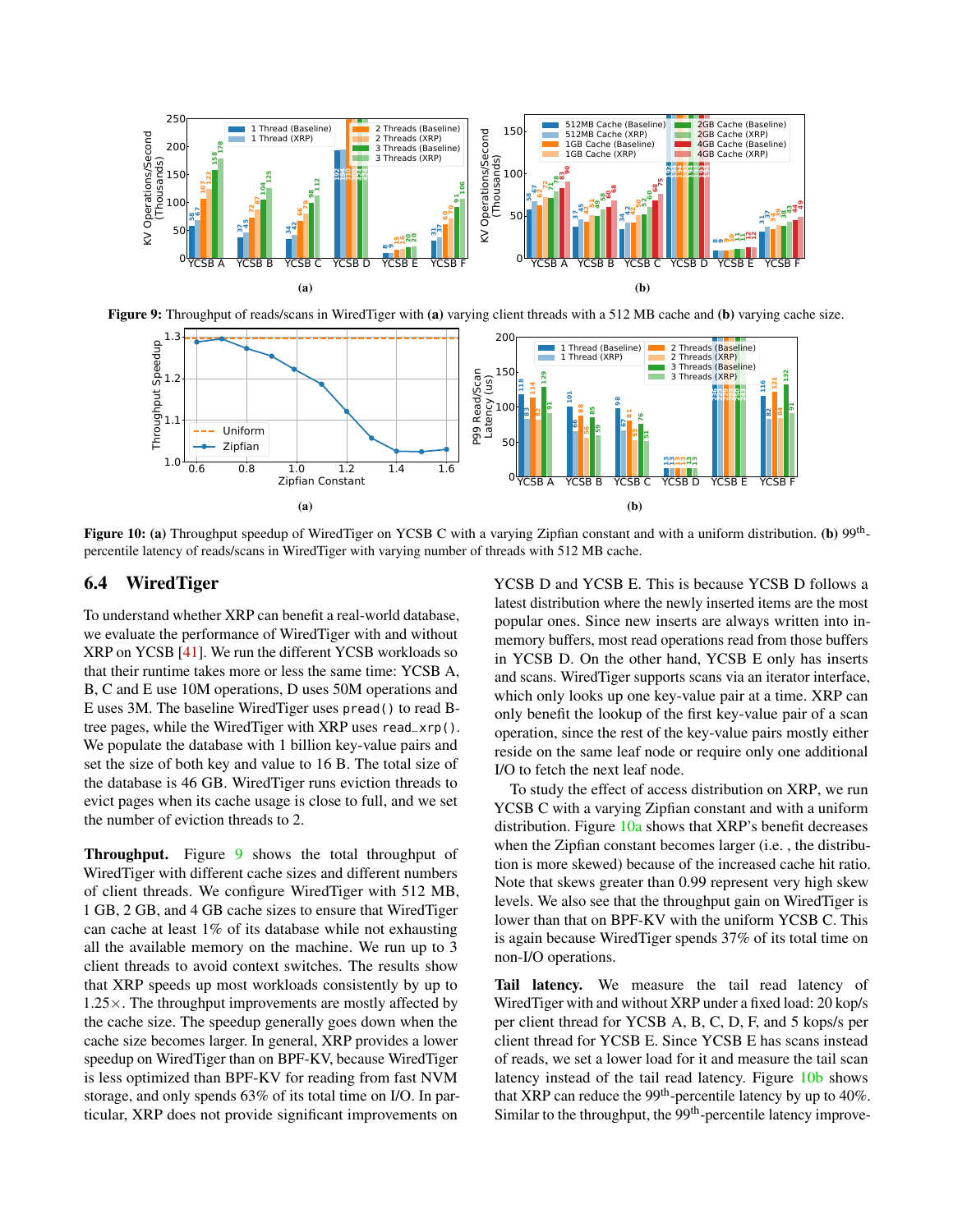ment mostly decreases with a larger cache size, and XRP does not have significant effect on YCSB D and E.

### 7 Related Work

There are four areas of related work: (a) using BPF to accelerate I/O (typically networking), (b) kernel-bypass systems, (c) near-storage compute, and (d) extensible operating systems and library file systems.

**BPF for I/O.** There is a large number of systems and frameworks that use BPF to accelerate I/O processing, primarily focused on networking and tracing use cases [\[2](#page-12-1)[,4](#page-13-17)[–6,](#page-13-14)[15,](#page-13-18)[18,](#page-13-15)[25,](#page-13-16) [28,](#page-13-5) [37,](#page-14-7) [46,](#page-14-3) [49,](#page-14-8) [50,](#page-14-2) [52\]](#page-15-4). Most closely related to XRP, XDP [\[28\]](#page-13-5) accelerates networking I/O by adding a hook in the NIC driver's RX path. It then provides an interface for eBPF programs that either filter, redirect, or bounce the packet.

There are no existing systems that use BPF to resubmit storage requests from within the kernel. Kourtis et al. [\[62\]](#page-15-10) propose a system that uses eBPF functions as an interface to submit disaggregated storage requests in order to avoid crossing the network. In their system, resubmissions occur from a user space service sitting at the host and are not serviced by the kernel itself, since the network is the primary bottleneck (not the kernel software stack). ExtFUSE [\[36\]](#page-14-9) allows user space file systems on Linux to load BPF functions into the kernel to serve low-level file system requests and thus eliminates unnecessary context switches. While ExtFUSE accelerates user space file systems, it provides no performance benefits for an application that already uses a standard kernel file system (e.g., ext4), since it does not allow applications to bypass the kernel's storage stack. BMC [\[49\]](#page-14-8) uses BPF to accelerate memcached by intercepting packets on the network path at the host. The BPF functions can then access a separate small kernel-based cache, which serves as a first-level cache and is not synchronized with the user space memcached application. Zhong et al. [\[85\]](#page-17-0) provide motivation for using BPF for accelerating storage from within the kernel, but do not provide a concrete design, implementation or evaluation.

Kernel bypass. In order to reduce the kernel's overhead when processing I/O, several libraries and operating systems have been designed to let users directly access I/O devices [\[7,](#page-13-11) [33,](#page-13-26) [34,](#page-13-27) [42,](#page-14-10) [47,](#page-14-11) [57,](#page-15-11) [65,](#page-15-3) [69,](#page-16-8) [71,](#page-16-9) [72,](#page-16-10) [82](#page-16-0)[–84\]](#page-16-11). Most relevant to our work, Intel's SPDK [\[82\]](#page-16-0) is a popular kernel-bypass library for storage. In general, the downside of allowing users to access I/O directly is that applications must directly poll for I/O to obtain high performance. This means that cores cannot be shared among processes, which leads to significant underutilization when I/O is not the bottleneck.

Near-storage compute. There are several systems that allow applications to offload their storage functions to the processor embedded within or attached to a storage device [\[16,](#page-13-28) [22,](#page-13-29) [31,](#page-13-30) [38,](#page-14-12) [43,](#page-14-13) [51,](#page-14-14) [55,](#page-15-12) [61,](#page-15-13) [63,](#page-15-14) [74,](#page-16-6) [75,](#page-16-12) [77,](#page-16-13) [81\]](#page-16-14). The downside of this approach is that it requires specialized storage devices, dedicated hardware, or both.

Extensible operating systems and library file systems. Our approach is reminiscent of extensible operating systems and library file systems from the 1990s. Extensible operating systems (e.g., SPIN [\[35\]](#page-14-15) and VINO [\[76,](#page-16-15) [79\]](#page-16-16)) allow extension of kernel functionality via user-defined functions. For example, a client can write kernel extensions that read and decompress video frames from disk. Another related approach is library file systems, such as XN [\[48,](#page-14-16)[56\]](#page-15-15). Similar to XRP, XN allows userspace library file systems to load untrusted metadata translation functions into the kernel, while guaranteeing disk block protection without understanding file systems' data structures. These approaches required using dedicated operating and file systems, while XRP is compatible with Linux and its standard file systems. ExtOS [\[32\]](#page-13-31), a more recent extensible OS, minimizes data movements in read() and splice() by using BPF functions to filter data before copying them to user space or another file, but it still incurs the full storage stack overhead and does not allow I/O request resubmissions.

### 8 Conclusions and Future Work

BPF has the potential to accelerate applications using fast NVMe devices by moving computation closer to the device. XRP lets applications write functions that can resubmit dependent storage requests to achieve speedups close to kernelbypass while retaining the advantages of being OS-integrated. Beyond fast lookups, we envision XRP can be used for many types of functions such as compaction, compression and deduplication. In addition, XRP in the future can be developed as a common interface for other use cases where computation needs to be moved closer to storage, such as programmable storage devices and networked storage systems. For example, XRP could be used as an interface that can dynamically support both in-kernel offloading, as well as offloading functions to a smart storage device or an FPGA. Another direction we plan to explore is networked storage. XRP storage functions could be chained with XDP networking functions to create a datapath that bypasses both the kernel's networking and storage paths.

### 9 Acknowledgments

We would like to thank our shepherd, Ymir Vigfusson, and the anonymous reviewers for their helpful comments. We also thank Kostis Kaffes and Tom Anderson for providing valuable feedback on earlier versions of our work. This work was supported by NSF grants CNS-2143868, CNS-2104292, and CNS-1750558, and an equipment gift from Intel.

### References

- <span id="page-12-0"></span>[1] 3D Xpoint: A Breakthrough in Non-Volatile Memory Technology. https://www.intel.[com/content/](https://www.intel.com/content/www/us/en/architecture-and-technology/intel-micron-3d-xpoint-webcast.html) [www/us/en/architecture-and-technology/intel](https://www.intel.com/content/www/us/en/architecture-and-technology/intel-micron-3d-xpoint-webcast.html)[micron-3d-xpoint-webcast](https://www.intel.com/content/www/us/en/architecture-and-technology/intel-micron-3d-xpoint-webcast.html).html.
- <span id="page-12-1"></span>[2] bcc. https://github.[com/iovisor/bcc](https://github.com/iovisor/bcc).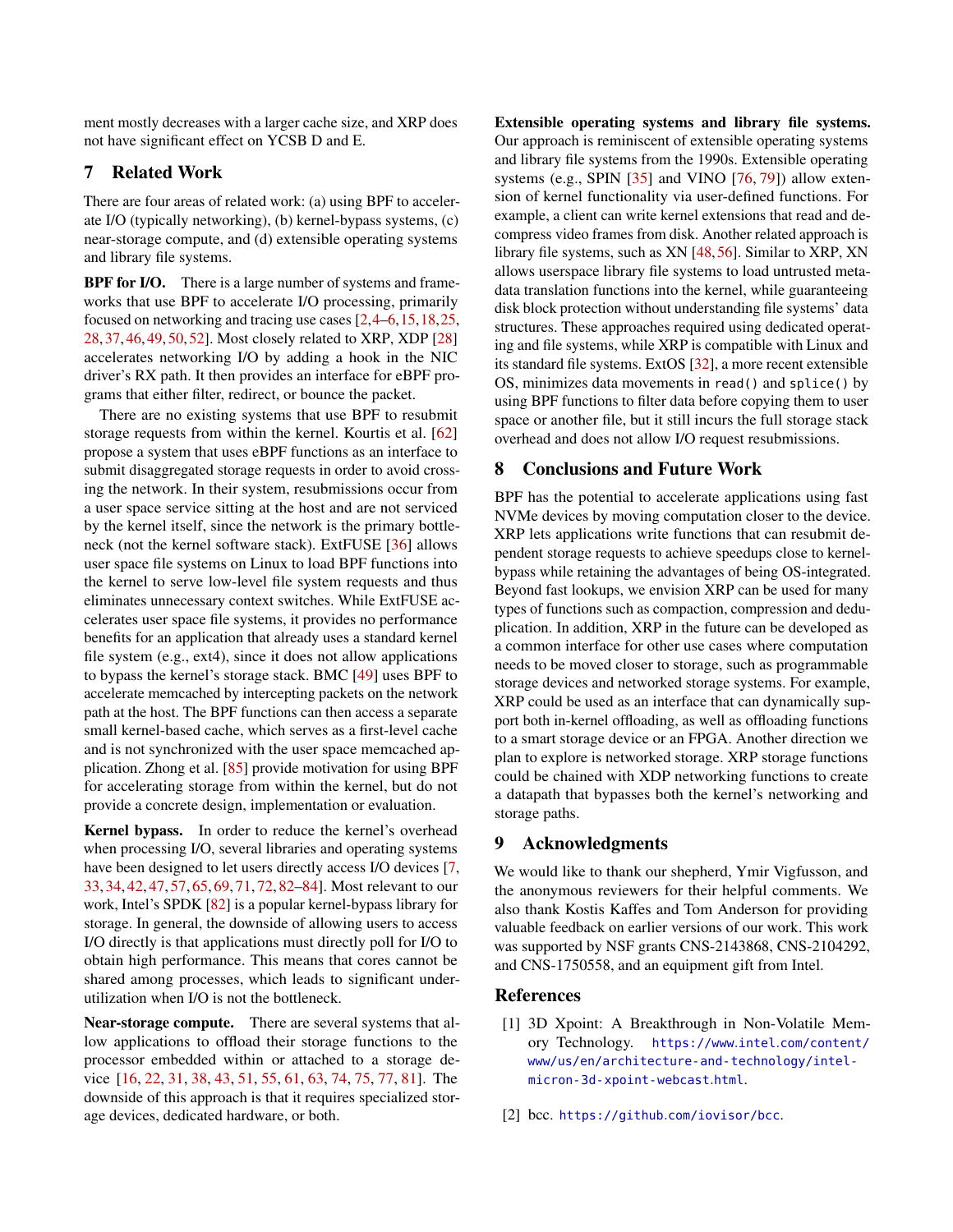- <span id="page-13-25"></span>[3] bpf: Introduce function-by-function verification. [https:](https://lore.kernel.org/bpf/20200109063745.3154913-4-ast@kernel.org/) //lore.kernel.[org/bpf/20200109063745](https://lore.kernel.org/bpf/20200109063745.3154913-4-ast@kernel.org/).3154913-4 [ast@kernel](https://lore.kernel.org/bpf/20200109063745.3154913-4-ast@kernel.org/).org/.
- <span id="page-13-17"></span>[4] bpftrace. https://github.[com/iovisor/bpftrace](https://github.com/iovisor/bpftrace).
- <span id="page-13-13"></span>[5] Cilium. https://github.[com/cilium/cilium](https://github.com/cilium/cilium).
- <span id="page-13-14"></span>[6] Cloudflare architecture and how BPF eats the world. https://blog.cloudflare.[com/cloudflare](https://blog.cloudflare.com/cloudflare-architecture-and-how-bpf-eats-the-world/)[architecture-and-how-bpf-eats-the-world/](https://blog.cloudflare.com/cloudflare-architecture-and-how-bpf-eats-the-world/).
- <span id="page-13-11"></span>[7] DPDK Data Plane Development Kit. [https://](https://www.dpdk.org/) www.[dpdk](https://www.dpdk.org/).org/.
- <span id="page-13-4"></span>[8] eBPF. [https://ebpf](https://ebpf.io/).io/.
- <span id="page-13-20"></span>[9] Efficient io with io\_uring. [https://kernel](https://kernel.dk/io_uring.pdf).dk/ [io\\_uring](https://kernel.dk/io_uring.pdf).pdf.
- <span id="page-13-6"></span>[10] HDFS Architecture Guide. [https://](https://hadoop.apache.org/docs/r1.2.1/hdfs_design.html) hadoop.apache.org/docs/r1.2.[1/hdfs\\_design](https://hadoop.apache.org/docs/r1.2.1/hdfs_design.html).html.
- <span id="page-13-0"></span>[11] Intel® Optane™ SSD DC P5800X Series. https://ark.intel.[com/content/www/us/en/ark/](https://ark.intel.com/content/www/us/en/ark/products/201859/intel-optane-ssd-dc-p5800x-series-1-6tb-2-5in-pcie-x4-3d-xpoint.html) [products/201859/intel-optane-ssd-dc-p5800x](https://ark.intel.com/content/www/us/en/ark/products/201859/intel-optane-ssd-dc-p5800x-series-1-6tb-2-5in-pcie-x4-3d-xpoint.html)[series-1-6tb-2-5in-pcie-x4-3d-xpoint](https://ark.intel.com/content/www/us/en/ark/products/201859/intel-optane-ssd-dc-p5800x-series-1-6tb-2-5in-pcie-x4-3d-xpoint.html).html.
- <span id="page-13-7"></span>[12] LevelDB. https://github.[com/google/leveldb](https://github.com/google/leveldb).
- <span id="page-13-23"></span>[13] libbpf. https://github.[com/libbpf/libbpf](https://github.com/libbpf/libbpf).
- <span id="page-13-21"></span>[14] Linux Socket Filtering Documentation. [https:](https://www.kernel.org/doc/Documentation/networking/filter.txt) //www.kernel.[org/doc/Documentation/networking/](https://www.kernel.org/doc/Documentation/networking/filter.txt) [filter](https://www.kernel.org/doc/Documentation/networking/filter.txt).txt.
- <span id="page-13-18"></span>[15] MAC and Audit policy using eBPF. [https://lkml](https://lkml.org/lkml/2020/3/28/479).org/ [lkml/2020/3/28/479](https://lkml.org/lkml/2020/3/28/479).
- <span id="page-13-28"></span>[16] NGD systems newport platform. [https:](https://www.ngdsystems.com/technology/computational-storage) //www.ngdsystems.[com/technology/computational](https://www.ngdsystems.com/technology/computational-storage)[storage](https://www.ngdsystems.com/technology/computational-storage).
- <span id="page-13-22"></span>[17] NVMe base specification. [https://nvmexpress](https://nvmexpress.org/wp-content/uploads/NVM-Express-1_4b-2020.09.21-Ratified.pdf).org/ [wp-content/uploads/NVM-Express-1\\_4b-](https://nvmexpress.org/wp-content/uploads/NVM-Express-1_4b-2020.09.21-Ratified.pdf)2020.09.[21-Ratified](https://nvmexpress.org/wp-content/uploads/NVM-Express-1_4b-2020.09.21-Ratified.pdf).pdf.
- <span id="page-13-15"></span>[18] Open-sourcing katran, a scalable network load balancer. [https://engineering](https://engineering.fb.com/2018/05/22/open-source/open-sourcing-katran-a-scalable-network-load-balancer/).fb.com/2018/05/22/ [open-source/open-sourcing-katran-a-scalable](https://engineering.fb.com/2018/05/22/open-source/open-sourcing-katran-a-scalable-network-load-balancer/)[network-load-balancer/](https://engineering.fb.com/2018/05/22/open-source/open-sourcing-katran-a-scalable-network-load-balancer/).
- <span id="page-13-1"></span>[19] Optimizing Software for the Next Gen Intel Optane SSD P5800X. https://www.intel.[com/content/www/](https://www.intel.com/content/www/us/en/events/memory-and-storage.html?videoId=6215534787001) [us/en/events/memory-and-storage](https://www.intel.com/content/www/us/en/events/memory-and-storage.html?videoId=6215534787001).html?videoId= [6215534787001](https://www.intel.com/content/www/us/en/events/memory-and-storage.html?videoId=6215534787001).
- <span id="page-13-8"></span>[20] Percona TokuDB. [https://www](https://www.percona.com/software/mysql-database/percona-tokudb).percona.com/ [software/mysql-database/percona-tokudb](https://www.percona.com/software/mysql-database/percona-tokudb).
- <span id="page-13-24"></span>[21] pread(2) - Linux manual page. [https://man7](https://man7.org/linux/man-pages/man2/pread.2.html).org/ [linux/man-pages/man2/pread](https://man7.org/linux/man-pages/man2/pread.2.html).2.html.
- <span id="page-13-29"></span>[22] SmartSSD computational storage drive. [https:](https://www.xilinx.com/applications/data-center/computational-storage/smartssd.html) //www.xilinx.[com/applications/data-center/](https://www.xilinx.com/applications/data-center/computational-storage/smartssd.html) [computational-storage/smartssd](https://www.xilinx.com/applications/data-center/computational-storage/smartssd.html).html.
- <span id="page-13-12"></span>[23] A thorough introduction to eBPF. [https://lwn](https://lwn.net/Articles/740157/).net/ [Articles/740157/](https://lwn.net/Articles/740157/).
- <span id="page-13-2"></span>[24] Toshiba memory introduces XL-FLASH storage class memory solution. [https://business](https://business.kioxia.com/en-us/news/2019/memory-20190805-1.html).kioxia.com/en[us/news/2019/memory-20190805-1](https://business.kioxia.com/en-us/news/2019/memory-20190805-1.html).html.
- <span id="page-13-16"></span>[25] udplb. https://github.[com/moolen/udplb](https://github.com/moolen/udplb).
- <span id="page-13-3"></span>[26] Ultra-Low Latency with Samsung Z-NAND SSD. [https://www](https://www.samsung.com/semiconductor/global.semi.static/Ultra-Low_Latency_with_Samsung_Z-NAND_SSD-0.pdf).samsung.com/ [semiconductor/global](https://www.samsung.com/semiconductor/global.semi.static/Ultra-Low_Latency_with_Samsung_Z-NAND_SSD-0.pdf).semi.static/Ultra-[Low\\_Latency\\_with\\_Samsung\\_Z-NAND\\_SSD-0](https://www.samsung.com/semiconductor/global.semi.static/Ultra-Low_Latency_with_Samsung_Z-NAND_SSD-0.pdf).pdf.
- <span id="page-13-9"></span>[27] WiredTiger storage engine. [https://](https://docs.mongodb.com/manual/core/wiredtiger/) docs.mongodb.[com/manual/core/wiredtiger/](https://docs.mongodb.com/manual/core/wiredtiger/).
- <span id="page-13-5"></span>[28] XDP. https://www.iovisor.[org/technology/xdp](https://www.iovisor.org/technology/xdp).
- <span id="page-13-19"></span>[29] Nadav Amit and Michael Wei. The design and implementation of hyperupcalls. In *2018 USENIX Annual Technical Conference (USENIX ATC 18)*, pages 97–112, 2018.
- <span id="page-13-10"></span>[30] Nadav Amit, Michael Wei, and Dan Tsafrir. Dealing with (some of) the fallout from meltdown. In *Proceedings of the 14th ACM International Conference on Systems and Storage*, pages 1–6, 2021.
- <span id="page-13-30"></span>[31] Antonio Barbalace, Anthony Iliopoulos, Holm Rauchfuss, and Goetz Brasche. It's time to think about an operating system for near data processing architectures. In *Proceedings of the 16th Workshop on Hot Topics in Operating Systems*, HotOS '17, page 56–61, New York, NY, USA, 2017. Association for Computing Machinery.
- <span id="page-13-31"></span>[32] Antonio Barbalace, Javier Picorel, and Pramod Bhatotia. Extos: Data-centric extensible os. In *Proceedings of the 10th ACM SIGOPS Asia-Pacific Workshop on Systems*, APSys '19, page 31–39, New York, NY, USA, 2019. Association for Computing Machinery.
- <span id="page-13-26"></span>[33] Adam Belay, Andrea Bittau, Ali Mashtizadeh, David Terei, David Mazières, and Christos Kozyrakis. Dune: Safe user-level access to privileged CPU features. In *10th USENIX Symposium on Operating Systems Design and Implementation (OSDI 12)*, pages 335–348, Hollywood, CA, October 2012. USENIX Association.
- <span id="page-13-27"></span>[34] Adam Belay, George Prekas, Ana Klimovic, Samuel Grossman, Christos Kozyrakis, and Edouard Bugnion. IX: A protected dataplane operating system for high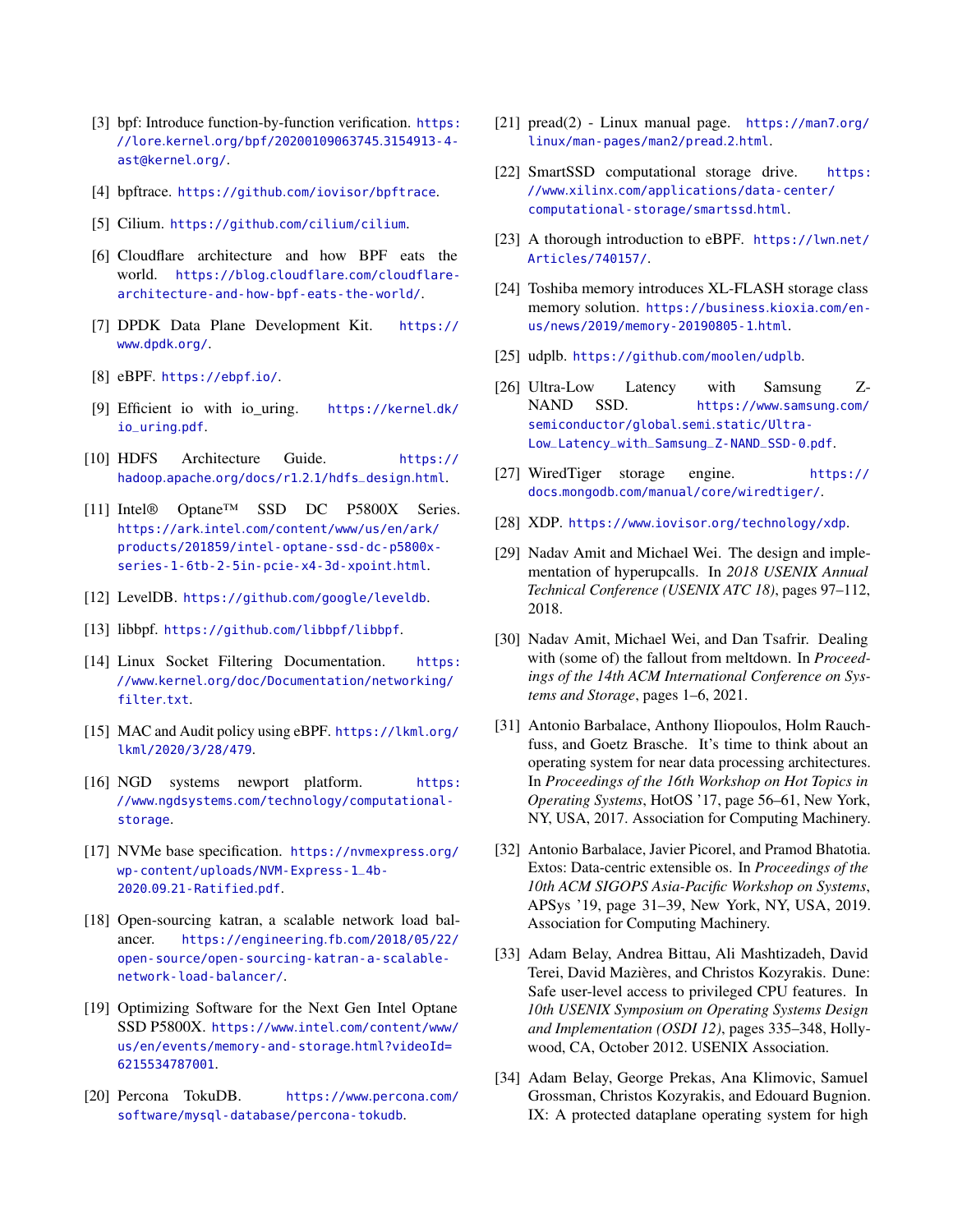throughput and low latency. In *11th USENIX Symposium on Operating Systems Design and Implementation (OSDI 14)*, pages 49–65, Broomfield, CO, October 2014. USENIX Association.

- <span id="page-14-15"></span>[35] Brian N Bershad, Stefan Savage, Przemyslaw Pardyak, Emin Gün Sirer, Marc E Fiuczynski, David Becker, Craig Chambers, and Susan Eggers. Extensibility safety and performance in the SPIN operating system. In *Proceedings of the fifteenth ACM symposium on Operating systems principles*, pages 267–283, 1995.
- <span id="page-14-9"></span>[36] Ashish Bijlani and Umakishore Ramachandran. Extension framework for file systems in user space. In *2019 USENIX Annual Technical Conference (USENIX ATC 19)*, pages 121–134, Renton, WA, July 2019. USENIX Association.
- <span id="page-14-7"></span>[37] Marco Spaziani Brunella, Giacomo Belocchi, Marco Bonola, Salvatore Pontarelli, Giuseppe Siracusano, Giuseppe Bianchi, Aniello Cammarano, Alessandro Palumbo, Luca Petrucci, and Roberto Bifulco. hXDP: Efficient software packet processing on FPGA NICs. In *14th USENIX Symposium on Operating Systems Design and Implementation (OSDI 20)*, pages 973–990. USENIX Association, November 2020.
- <span id="page-14-12"></span>[38] Wei Cao, Yang Liu, Zhushi Cheng, Ning Zheng, Wei Li, Wenjie Wu, Linqiang Ouyang, Peng Wang, Yijing Wang, Ray Kuan, Zhenjun Liu, Feng Zhu, and Tong Zhang. POLARDB meets computational storage: Efficiently support analytical workloads in cloud-native relational database. In *18th USENIX Conference on File and Storage Technologies (FAST 20)*, pages 29–41, Santa Clara, CA, February 2020. USENIX Association.
- <span id="page-14-4"></span>[39] Badrish Chandramouli, Guna Prasaad, Donald Kossmann, Justin Levandoski, James Hunter, and Mike Barnett. FASTER: A concurrent key-value store with inplace updates. In *Proceedings of the 2018 International Conference on Management of Data*, SIGMOD '18, page 275–290, New York, NY, USA, 2018. Association for Computing Machinery.
- <span id="page-14-6"></span>[40] Alexander Conway, Abhishek Gupta, Vijay Chidambaram, Martin Farach-Colton, Richard Spillane, Amy Tai, and Rob Johnson. SplinterDB: Closing the bandwidth gap for NVMe key-value stores. In *2020 USENIX Annual Technical Conference (USENIX ATC 20)*, pages 49–63, 2020.
- <span id="page-14-1"></span>[41] Brian F Cooper, Adam Silberstein, Erwin Tam, Raghu Ramakrishnan, and Russell Sears. Benchmarking cloud serving systems with YCSB. In *Proceedings of the 1st ACM symposium on Cloud computing*, pages 143–154, 2010.
- <span id="page-14-10"></span>[42] Henri Maxime Demoulin, Joshua Fried, Isaac Pedisich, Marios Kogias, Boon Thau Loo, Linh Thi Xuan Phan, and Irene Zhang. When idling is ideal: Optimizing tail-latency for heavy-tailed datacenter workloads with perséphone. In *Proceedings of the ACM SIGOPS 28th Symposium on Operating Systems Principles*, SOSP '21, page 621–637, New York, NY, USA, 2021. Association for Computing Machinery.
- <span id="page-14-13"></span>[43] Jaeyoung Do, Sudipta Sengupta, and Steven Swanson. Programmable solid-state storage in future cloud datacenters. *Communications of the ACM*, 62(6):54–62, 2019.
- <span id="page-14-0"></span>[44] Siying Dong, Mark Callaghan, Leonidas Galanis, Dhruba Borthakur, Tony Savor, and Michael Strum. Optimizing space amplification in RocksDB. In *CIDR*, volume 3, page 3, 2017.
- <span id="page-14-5"></span>[45] Assaf Eisenman, Darryl Gardner, Islam AbdelRahman, Jens Axboe, Siying Dong, Kim Hazelwood, Chris Petersen, Asaf Cidon, and Sachin Katti. Reducing DRAM footprint with NVM in Facebook. In *Proceedings of the Thirteenth EuroSys Conference*, pages 1–13, 2018.
- <span id="page-14-3"></span>[46] Pekka Enberg, Ashwin Rao, and Sasu Tarkoma. Partition-aware packet steering using XDP and eBPF for improving application-level parallelism. In *Proceedings of the 1st ACM CoNEXT Workshop on Emerging In-Network Computing Paradigms*, ENCP '19, page 27–33, New York, NY, USA, 2019. Association for Computing Machinery.
- <span id="page-14-11"></span>[47] Joshua Fried, Zhenyuan Ruan, Amy Ousterhout, and Adam Belay. Caladan: Mitigating interference at microsecond timescales. In *14th USENIX Symposium on Operating Systems Design and Implementation (OSDI 20)*, pages 281–297. USENIX Association, November 2020.
- <span id="page-14-16"></span>[48] Gregory R Ganger and M Frans Kaashoek. Embedded inodes and explicit grouping: Exploiting disk bandwidth for small files. In *USENIX Annual Technical Conference*, pages 1–17, 1997.
- <span id="page-14-8"></span>[49] Yoann Ghigoff, Julien Sopena, Kahina Lazri, Antoine Blin, and Gilles Muller. BMC: Accelerating memcached using safe in-kernel caching and pre-stack processing. In *18th USENIX Symposium on Networked Systems Design and Implementation (NSDI 21)*, pages 487–501. USENIX Association, April 2021.
- <span id="page-14-2"></span>[50] Brendan Gregg. *BPF Performance Tools*. Addison-Wesley Professional, 2019.
- <span id="page-14-14"></span>[51] Boncheol Gu, Andre S. Yoon, Duck-Ho Bae, Insoon Jo, Jinyoung Lee, Jonghyun Yoon, Jeong-Uk Kang, Moonsang Kwon, Chanho Yoon, Sangyeun Cho, Jaeheon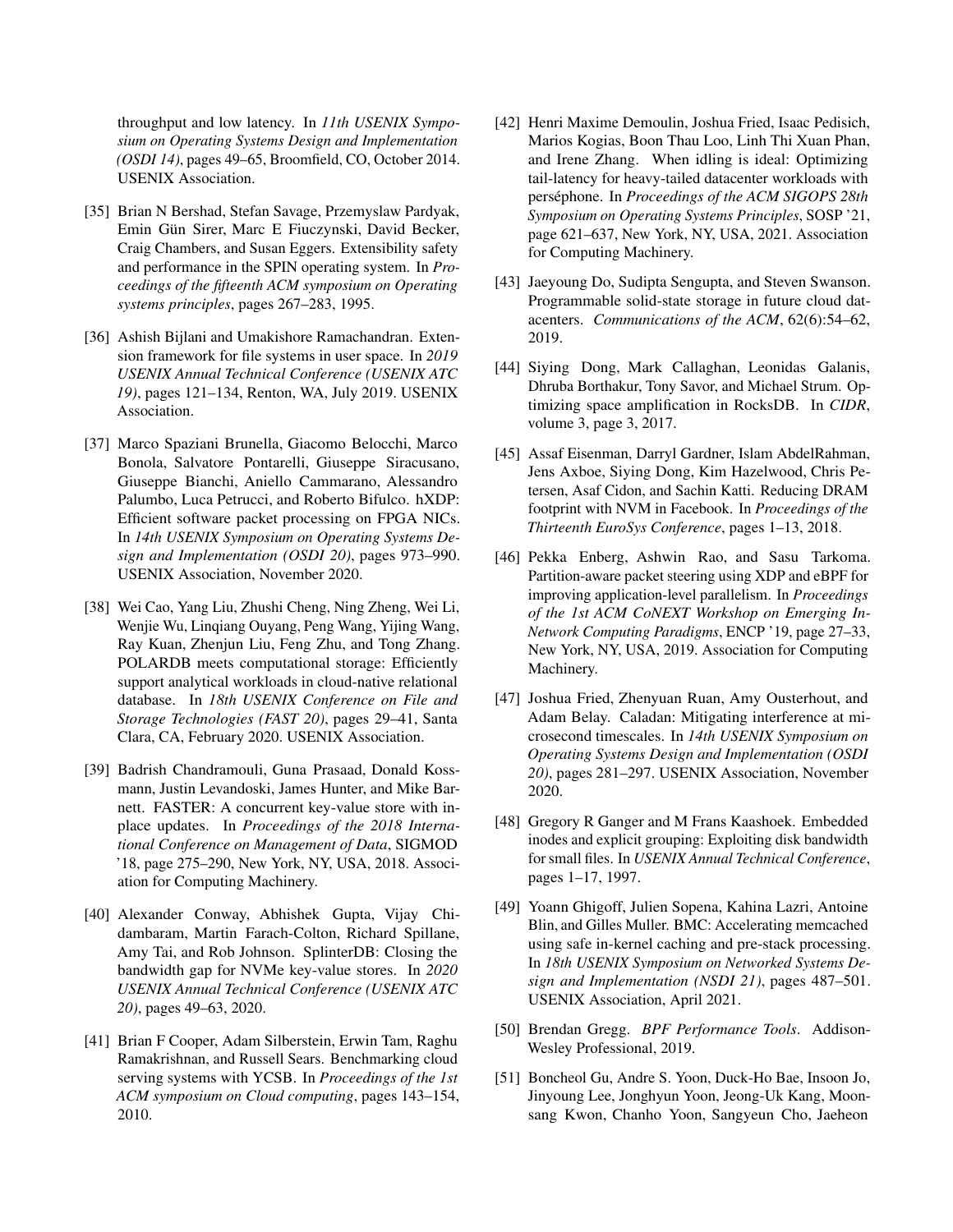Jeong, and Duckhyun Chang. Biscuit: A framework for near-data processing of big data workloads. *SIGARCH Comput. Archit. News*, 44(3):153–165, jun 2016.

- <span id="page-15-4"></span>[52] Toke Høiland-Jørgensen, Jesper Dangaard Brouer, Daniel Borkmann, John Fastabend, Tom Herbert, David Ahern, and David Miller. The express data path: Fast programmable packet processing in the operating system kernel. In *Proceedings of the 14th international conference on emerging networking experiments and technologies*, pages 54–66, 2018.
- <span id="page-15-6"></span>[53] Jack Tigar Humphries, Neel Natu, Ashwin Chaugule, Ofir Weisse, Barret Rhoden, Josh Don, Luigi Rizzo, Oleg Rombakh, Paul Turner, and Christos Kozyrakis. GhOSt: Fast & flexible user-space delegation of Linux scheduling. In *Proceedings of the ACM SIGOPS 28th Symposium on Operating Systems Principles*, SOSP '21, page 588–604, New York, NY, USA, 2021. Association for Computing Machinery.
- <span id="page-15-0"></span>[54] Jaehyun Hwang, Midhul Vuppalapati, Simon Peter, and Rachit Agarwal. Rearchitecting linux storage stack for µs latency and high throughput. In *15th USENIX Symposium on Operating Systems Design and Implementation (OSDI 21)*, pages 113–128. USENIX Association, July 2021.
- <span id="page-15-12"></span>[55] Yanqin Jin, Hung-Wei Tseng, Yannis Papakonstantinou, and Steven Swanson. KAML: A flexible, highperformance key-value SSD. In *2017 IEEE International Symposium on High Performance Computer Architecture (HPCA)*, pages 373–384. IEEE, 2017.
- <span id="page-15-15"></span>[56] M. Frans Kaashoek, Dawson R. Engler, Gregory R. Ganger, Hector M. Briceño, Russell Hunt, David Mazières, Thomas Pinckney, Robert Grimm, John Jannotti, and Kenneth Mackenzie. Application Performance and Flexibility on Exokernel Systems. In *Proceedings of the Sixteenth ACM Symposium on Operating Systems Principles*, SOSP '97, page 52–65, New York, NY, USA, 1997. Association for Computing Machinery.
- <span id="page-15-11"></span>[57] Kostis Kaffes, Timothy Chong, Jack Tigar Humphries, Adam Belay, David Mazières, and Christos Kozyrakis. Shinjuku: Preemptive scheduling for *µ*second-scale tail latency. In *16th USENIX Symposium on Networked Systems Design and Implementation (NSDI 19)*, pages 345–360, 2019.
- <span id="page-15-7"></span>[58] Kostis Kaffes, Jack Tigar Humphries, David Mazières, and Christos Kozyrakis. Syrup: User-defined scheduling across the stack. In *Proceedings of the ACM SIGOPS 28th Symposium on Operating Systems Principles*, SOSP '21, page 605–620, New York, NY, USA, 2021. Association for Computing Machinery.
- <span id="page-15-9"></span>[59] Junaid Khalid, Eric Rozner, Wesley Felter, Cong Xu, Karthick Rajamani, Alexandre Ferreira, and Aditya Akella. Iron: Isolating network-based CPU in container environments. In *15th USENIX Symposium on Networked Systems Design and Implementation (NSDI 18)*, pages 313–328, Renton, WA, April 2018. USENIX Association.
- <span id="page-15-5"></span>[60] Marios Kogias, Rishabh Iyer, and Edouard Bugnion. Bypassing the load balancer without regrets. In *Proceedings of the 11th ACM Symposium on Cloud Computing*, pages 193–207, 2020.
- <span id="page-15-13"></span>[61] Gunjae Koo, Kiran Kumar Matam, I Te, HV Krishna Giri Narra, Jing Li, Hung-Wei Tseng, Steven Swanson, and Murali Annavaram. Summarizer: trading communication with computing near storage. In *2017 50th Annual IEEE/ACM International Symposium on Microarchitecture (MICRO)*, pages 219–231. IEEE, 2017.
- <span id="page-15-10"></span>[62] Kornilios Kourtis, Animesh Trivedi, and Nikolas Ioannou. Safe and efficient remote application code execution on disaggregated NVM storage with eBPF. *arXiv preprint arXiv:2002.11528*, 2020.
- <span id="page-15-14"></span>[63] Jaewook Kwak, Sangjin Lee, Kibin Park, Jinwoo Jeong, and Yong Ho Song. Cosmos+ OpenSSD: Rapid prototype for flash storage systems. *ACM Transactions on Storage (TOS)*, 16(3):1–35, 2020.
- <span id="page-15-8"></span>[64] Changman Lee, Dongho Sim, Jooyoung Hwang, and Sangyeun Cho. F2FS: A new file system for flash storage. In *13th USENIX Conference on File and Storage Technologies (FAST 15)*, pages 273–286, 2015.
- <span id="page-15-3"></span>[65] Michael Marty, Marc de Kruijf, Jacob Adriaens, Christopher Alfeld, Sean Bauer, Carlo Contavalli, Michael Dalton, Nandita Dukkipati, William C. Evans, Steve Gribble, Nicholas Kidd, Roman Kononov, Gautam Kumar, Carl Mauer, Emily Musick, Lena Olson, Erik Rubow, Michael Ryan, Kevin Springborn, Paul Turner, Valas Valancius, Xi Wang, and Amin Vahdat. Snap: A microkernel approach to host networking. In *Proceedings of the 27th ACM Symposium on Operating Systems Principles*, SOSP '19, page 399–413, New York, NY, USA, 2019. Association for Computing Machinery.
- <span id="page-15-2"></span>[66] Yoshinori Matsunobu, Siying Dong, and Herman Lee. MyRocks: LSM-tree database storage engine serving Facebook's social graph. *Proceedings of the VLDB Endowment*, 13(12):3217–3230, 2020.
- <span id="page-15-1"></span>[67] Steven McCanne and Van Jacobson. The BSD packet filter: A new architecture for user-level packet capture. In *USENIX Winter 1993 Conference (USENIX Winter 1993 Conference)*, San Diego, CA, January 1993. USENIX Association.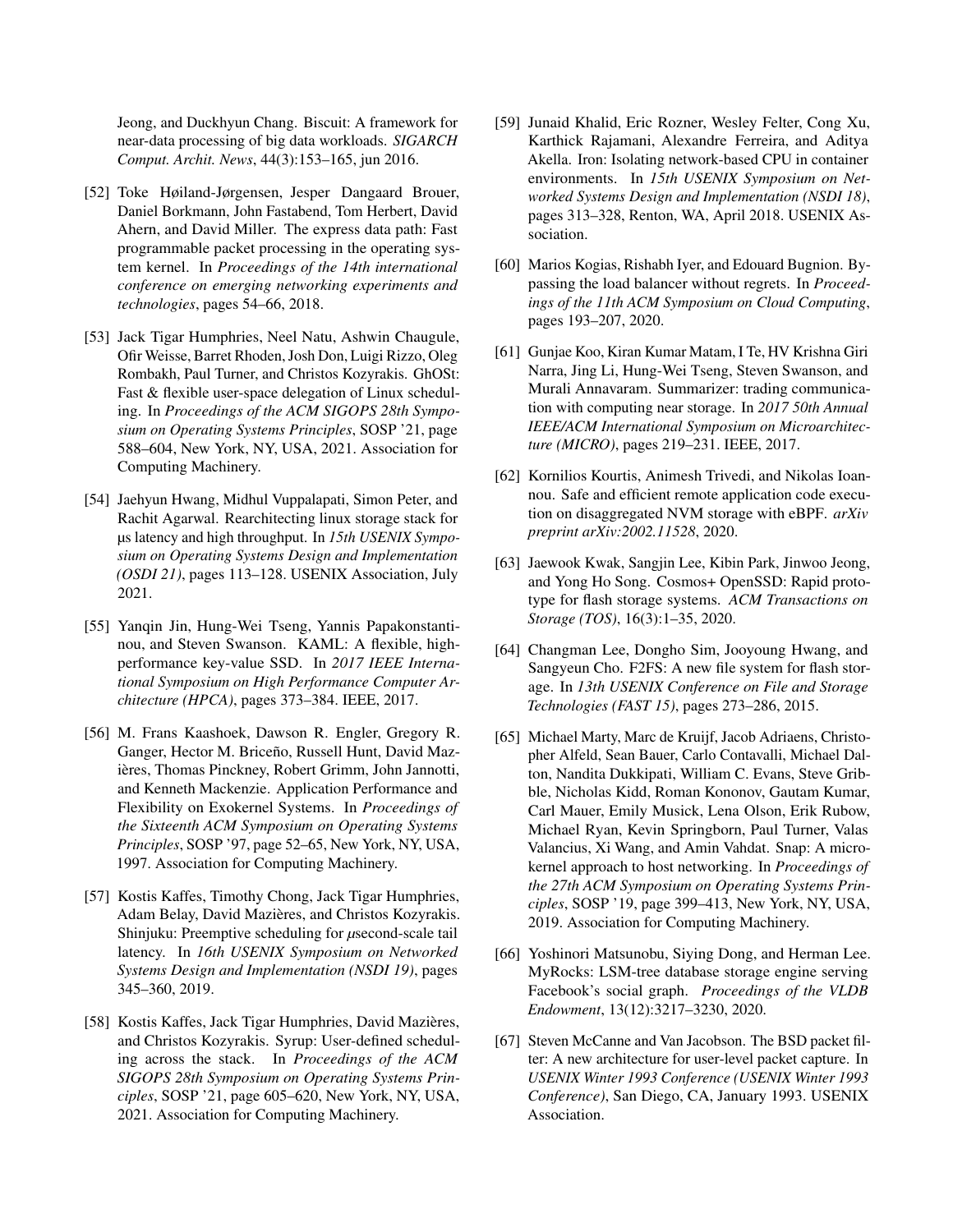- <span id="page-16-1"></span>[68] J. Mogul, R. Rashid, and M. Accetta. The packer filter: An efficient mechanism for user-level network code. In *Proceedings of the Eleventh ACM Symposium on Operating Systems Principles*, SOSP '87, page 39–51, New York, NY, USA, 1987. Association for Computing Machinery.
- <span id="page-16-8"></span>[69] Amy Ousterhout, Joshua Fried, Jonathan Behrens, Adam Belay, and Hari Balakrishnan. Shenango: Achieving high CPU efficiency for latency-sensitive datacenter workloads. In *16th USENIX Symposium on Networked Systems Design and Implementation (NSDI 19)*, pages 361–378, Boston, MA, February 2019. USENIX Association.
- <span id="page-16-2"></span>[70] Patrick O'Neil, Edward Cheng, Dieter Gawlick, and Elizabeth O'Neil. The log-structured merge-tree (LSM-tree). *Acta Informatica*, 33(4):351–385, 1996.
- <span id="page-16-9"></span>[71] Simon Peter, Jialin Li, Irene Zhang, Dan R. K. Ports, Doug Woos, Arvind Krishnamurthy, Thomas Anderson, and Timothy Roscoe. Arrakis: The operating system is the control plane. In *11th USENIX Symposium on Operating Systems Design and Implementation (OSDI 14)*, pages 1–16, Broomfield, CO, October 2014. USENIX Association.
- <span id="page-16-10"></span>[72] George Prekas, Marios Kogias, and Edouard Bugnion. Zygos: Achieving low tail latency for microsecond-scale networked tasks. In *Proceedings of the 26th Symposium on Operating Systems Principles*, SOSP '17, page 325–341, New York, NY, USA, 2017. Association for Computing Machinery.
- <span id="page-16-5"></span>[73] Weikang Qiao, Jieqiong Du, Zhenman Fang, Michael Lo, Mau-Chung Frank Chang, and Jason Cong. Highthroughput lossless compression on tightly coupled CPU-FPGA platforms. In *2018 IEEE 26th Annual International Symposium on Field-Programmable Custom Computing Machines (FCCM)*, pages 37–44. IEEE, 2018.
- <span id="page-16-6"></span>[74] Zhenyuan Ruan, Tong He, and Jason Cong. INSIDER: Designing in-storage computing system for emerging high-performance drive. In *2019 USENIX Annual Technical Conference (USENIX ATC 19)*, pages 379–394, 2019.
- <span id="page-16-12"></span>[75] Robert Schmid, Max Plauth, Lukas Wenzel, Felix Eberhardt, and Andreas Polze. Accessible near-storage computing with FPGAs. In *Proceedings of the Fifteenth European Conference on Computer Systems*, pages 1– 12, 2020.
- <span id="page-16-15"></span>[76] Margo I. Seltzer, Yasuhiro Endo, Christopher Small, and Keith A. Smith. Dealing with disaster: Surviving misbehaved kernel extensions. In *Proceedings of the Second*

*USENIX Symposium on Operating Systems Design and Implementation*, OSDI '96, page 213–227, New York, NY, USA, 1996. Association for Computing Machinery.

- <span id="page-16-13"></span>[77] Sudharsan Seshadri, Mark Gahagan, Sundaram Bhaskaran, Trevor Bunker, Arup De, Yanqin Jin, Yang Liu, and Steven Swanson. Willow: A userprogrammable SSD. In *11th USENIX Symposium on Operating Systems Design and Implementation (OSDI 14)*, pages 67–80, Broomfield, CO, October 2014. USENIX Association.
- <span id="page-16-7"></span>[78] Dharma Shukla, Shireesh Thota, Karthik Raman, Madhan Gajendran, Ankur Shah, Sergii Ziuzin, Krishnan Sundaram, Miguel Gonzalez Guajardo, Anna Wawrzyniak, Samer Boshra, et al. Schema-agnostic indexing with Azure DocumentDB. *Proceedings of the VLDB Endowment*, 8(12):1668–1679, 2015.
- <span id="page-16-16"></span>[79] Christopher A Small and Margo I Seltzer. Vino: An integrated platform for operating system and database research. 1994.
- <span id="page-16-3"></span>[80] Rebecca Taft, Irfan Sharif, Andrei Matei, Nathan Van-Benschoten, Jordan Lewis, Tobias Grieger, Kai Niemi, Andy Woods, Anne Birzin, Raphael Poss, et al. CockroachDB: The resilient geo-distributed SQL database. In *Proceedings of the 2020 ACM SIGMOD International Conference on Management of Data*, pages 1493–1509, 2020.
- <span id="page-16-14"></span>[81] Mark Wilkening, Udit Gupta, Samuel Hsia, Caroline Trippel, Carole-Jean Wu, David Brooks, and Gu-Yeon Wei. Recssd: Near data processing for solid state drive based recommendation inference. In *Proceedings of the 26th ACM International Conference on Architectural Support for Programming Languages and Operating Systems*, ASPLOS 2021, page 717–729, New York, NY, USA, 2021. Association for Computing Machinery.
- <span id="page-16-0"></span>[82] Ziye Yang, James R Harris, Benjamin Walker, Daniel Verkamp, Changpeng Liu, Cunyin Chang, Gang Cao, Jonathan Stern, Vishal Verma, and Luse E Paul. SPDK: A development kit to build high performance storage applications. In *2017 IEEE International Conference on Cloud Computing Technology and Science (CloudCom)*, pages 154–161. IEEE, 2017.
- <span id="page-16-4"></span>[83] Irene Zhang, Jing Liu, Amanda Austin, Michael Lowell Roberts, and Anirudh Badam. I'm not dead yet! the role of the operating system in a kernel-bypass era. In *Proceedings of the Workshop on Hot Topics in Operating Systems*, pages 73–80, 2019.
- <span id="page-16-11"></span>[84] Irene Zhang, Amanda Raybuck, Pratyush Patel, Kirk Olynyk, Jacob Nelson, Omar S. Navarro Leija, Ashlie Martinez, Jing Liu, Anna Kornfeld Simpson, Sujay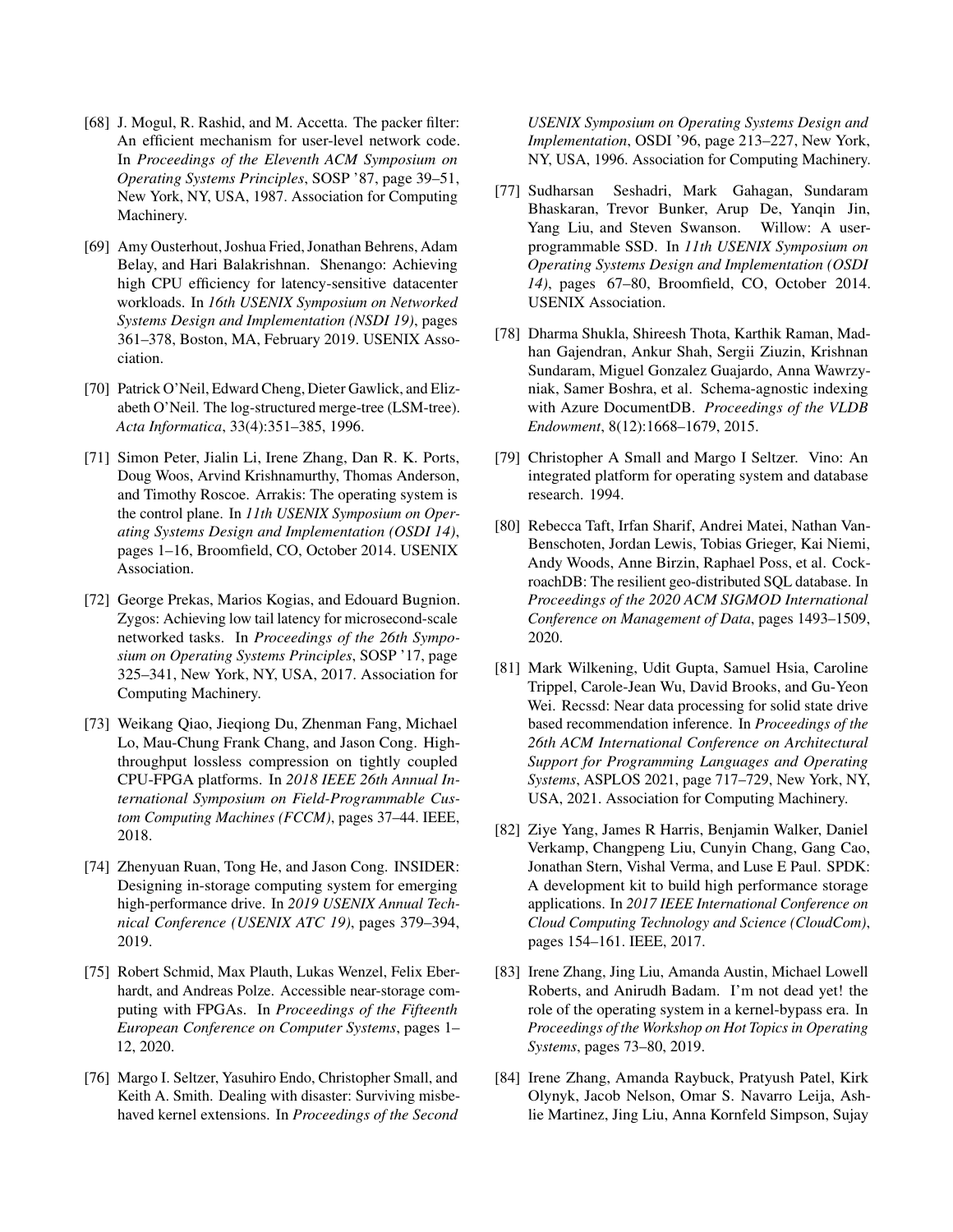Jayakar, Pedro Henrique Penna, Max Demoulin, Piali Choudhury, and Anirudh Badam. The demikernel datapath os architecture for microsecond-scale datacenter systems. In *Proceedings of the ACM SIGOPS 28th Symposium on Operating Systems Principles*, SOSP '21, page 195–211, New York, NY, USA, 2021. Association for Computing Machinery.

<span id="page-17-0"></span>[85] Yuhong Zhong, Hongyi Wang, Yu Jian Wu, Asaf Cidon, Ryan Stutsman, Amy Tai, and Junfeng Yang. BPF for storage: An exokernel-inspired approach. In *Proceedings of the Workshop on Hot Topics in Operating Systems*, HotOS '21, page 128–135, New York, NY, USA, 2021. Association for Computing Machinery.